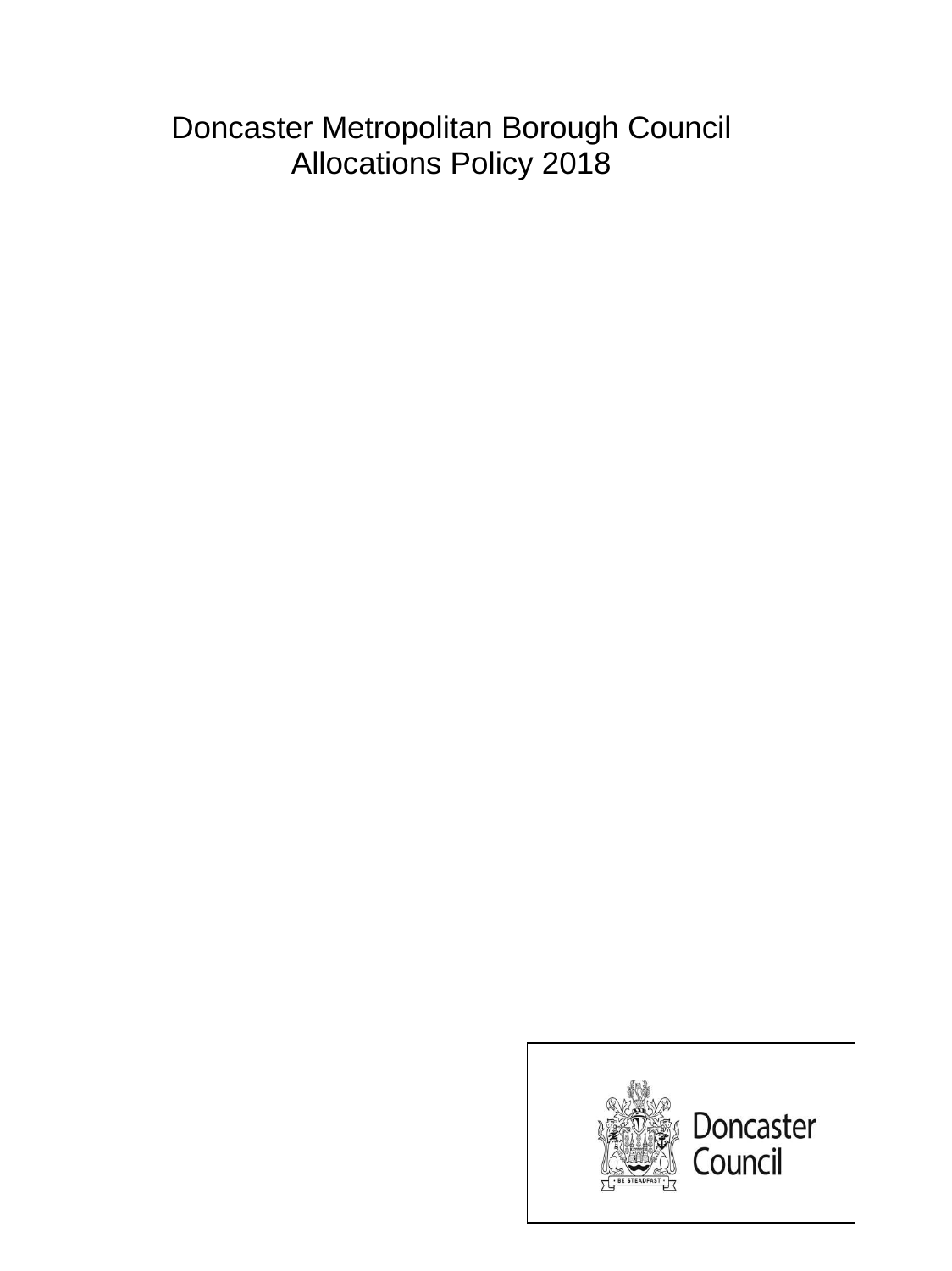# **Contents**

| <b>Introduction</b><br>1<br>$\overline{4}$<br>1.1<br>Policy aims and objectives<br>$\overline{4}$<br>1.2<br>Legal framework<br>$\overline{4}$<br>$\overline{5}$<br>1.3<br><b>Related strategies</b><br>$\overline{5}$<br>$1.4$<br>Statement of choice<br>$\overline{2}$<br><b>Eligibility</b><br>$6\phantom{1}6$<br>2.1<br>Who is not eligible<br>6<br>$\overline{\mathbf{3}}$<br>Qualification<br>$\overline{7}$<br>3.0<br>$\overline{7}$<br>Who does not qualify<br>3.1<br><b>Local Connection</b><br>$\overline{7}$<br>$\overline{3.2}$<br>Applicants exempt from Local Connection<br>8<br>3.3<br>8<br>What checks are made on applicants and what documents<br>are needed?<br>3.4<br><b>Financial Resources</b><br>9<br>$\overline{3.5}$<br>9<br><b>Tenancy Sustainability</b><br>3.6<br>Harassment and Violence<br>10<br>3.7<br>Provision of false information or withholding relevant<br>10<br>information<br>3.8<br>Deliberate worsening of circumstance<br>10<br>3.9<br><b>Suspensions &amp; Exclusions</b><br>10<br>$\overline{\mathbf{4}}$<br>How the banding scheme works<br>11<br><b>Platinum Band</b><br>4.1<br>12<br>4.2<br><b>Gold Band</b><br>14<br>4.3<br><b>Silver Band</b><br>16<br>4.4<br><b>Bronze Band</b><br>17<br>4.5<br>17<br><b>Transfer List</b><br>4.6<br>18<br><b>General Band</b><br>4.7<br><b>Effective &amp; Registration Dates</b><br>18<br>4.8<br>Removal of priority<br>19<br>Restrictions on the allocation of properties<br>5<br>20<br>What size and type of property will applicants be considered<br>5.1<br>21<br>for?<br>Restrictions on flats and bungalows<br>5.2<br>21<br>5.3<br>What size home can an applicant apply for?<br>22<br>5.4<br><b>Local Lettings Policies</b><br>23<br><b>Advertising and Letting properties</b><br>$6\phantom{1}$<br>23<br><b>Bidding for properties</b><br>6.1<br>23<br>6.2<br>Low Demand<br>24 | <b>Section</b><br><b>Number</b> | <b>Title</b> | Page<br><b>Number</b> |
|---------------------------------------------------------------------------------------------------------------------------------------------------------------------------------------------------------------------------------------------------------------------------------------------------------------------------------------------------------------------------------------------------------------------------------------------------------------------------------------------------------------------------------------------------------------------------------------------------------------------------------------------------------------------------------------------------------------------------------------------------------------------------------------------------------------------------------------------------------------------------------------------------------------------------------------------------------------------------------------------------------------------------------------------------------------------------------------------------------------------------------------------------------------------------------------------------------------------------------------------------------------------------------------------------------------------------------------------------------------------------------------------------------------------------------------------------------------------------------------------------------------------------------------------------------------------------------------------------------------------------------------------------------------------------------------------------------------------------------------------------------------------------------------------------------------------------------------------------------------------------|---------------------------------|--------------|-----------------------|
|                                                                                                                                                                                                                                                                                                                                                                                                                                                                                                                                                                                                                                                                                                                                                                                                                                                                                                                                                                                                                                                                                                                                                                                                                                                                                                                                                                                                                                                                                                                                                                                                                                                                                                                                                                                                                                                                           |                                 |              |                       |
|                                                                                                                                                                                                                                                                                                                                                                                                                                                                                                                                                                                                                                                                                                                                                                                                                                                                                                                                                                                                                                                                                                                                                                                                                                                                                                                                                                                                                                                                                                                                                                                                                                                                                                                                                                                                                                                                           |                                 |              |                       |
|                                                                                                                                                                                                                                                                                                                                                                                                                                                                                                                                                                                                                                                                                                                                                                                                                                                                                                                                                                                                                                                                                                                                                                                                                                                                                                                                                                                                                                                                                                                                                                                                                                                                                                                                                                                                                                                                           |                                 |              |                       |
|                                                                                                                                                                                                                                                                                                                                                                                                                                                                                                                                                                                                                                                                                                                                                                                                                                                                                                                                                                                                                                                                                                                                                                                                                                                                                                                                                                                                                                                                                                                                                                                                                                                                                                                                                                                                                                                                           |                                 |              |                       |
|                                                                                                                                                                                                                                                                                                                                                                                                                                                                                                                                                                                                                                                                                                                                                                                                                                                                                                                                                                                                                                                                                                                                                                                                                                                                                                                                                                                                                                                                                                                                                                                                                                                                                                                                                                                                                                                                           |                                 |              |                       |
|                                                                                                                                                                                                                                                                                                                                                                                                                                                                                                                                                                                                                                                                                                                                                                                                                                                                                                                                                                                                                                                                                                                                                                                                                                                                                                                                                                                                                                                                                                                                                                                                                                                                                                                                                                                                                                                                           |                                 |              |                       |
|                                                                                                                                                                                                                                                                                                                                                                                                                                                                                                                                                                                                                                                                                                                                                                                                                                                                                                                                                                                                                                                                                                                                                                                                                                                                                                                                                                                                                                                                                                                                                                                                                                                                                                                                                                                                                                                                           |                                 |              |                       |
|                                                                                                                                                                                                                                                                                                                                                                                                                                                                                                                                                                                                                                                                                                                                                                                                                                                                                                                                                                                                                                                                                                                                                                                                                                                                                                                                                                                                                                                                                                                                                                                                                                                                                                                                                                                                                                                                           |                                 |              |                       |
|                                                                                                                                                                                                                                                                                                                                                                                                                                                                                                                                                                                                                                                                                                                                                                                                                                                                                                                                                                                                                                                                                                                                                                                                                                                                                                                                                                                                                                                                                                                                                                                                                                                                                                                                                                                                                                                                           |                                 |              |                       |
|                                                                                                                                                                                                                                                                                                                                                                                                                                                                                                                                                                                                                                                                                                                                                                                                                                                                                                                                                                                                                                                                                                                                                                                                                                                                                                                                                                                                                                                                                                                                                                                                                                                                                                                                                                                                                                                                           |                                 |              |                       |
|                                                                                                                                                                                                                                                                                                                                                                                                                                                                                                                                                                                                                                                                                                                                                                                                                                                                                                                                                                                                                                                                                                                                                                                                                                                                                                                                                                                                                                                                                                                                                                                                                                                                                                                                                                                                                                                                           |                                 |              |                       |
|                                                                                                                                                                                                                                                                                                                                                                                                                                                                                                                                                                                                                                                                                                                                                                                                                                                                                                                                                                                                                                                                                                                                                                                                                                                                                                                                                                                                                                                                                                                                                                                                                                                                                                                                                                                                                                                                           |                                 |              |                       |
|                                                                                                                                                                                                                                                                                                                                                                                                                                                                                                                                                                                                                                                                                                                                                                                                                                                                                                                                                                                                                                                                                                                                                                                                                                                                                                                                                                                                                                                                                                                                                                                                                                                                                                                                                                                                                                                                           |                                 |              |                       |
|                                                                                                                                                                                                                                                                                                                                                                                                                                                                                                                                                                                                                                                                                                                                                                                                                                                                                                                                                                                                                                                                                                                                                                                                                                                                                                                                                                                                                                                                                                                                                                                                                                                                                                                                                                                                                                                                           |                                 |              |                       |
|                                                                                                                                                                                                                                                                                                                                                                                                                                                                                                                                                                                                                                                                                                                                                                                                                                                                                                                                                                                                                                                                                                                                                                                                                                                                                                                                                                                                                                                                                                                                                                                                                                                                                                                                                                                                                                                                           |                                 |              |                       |
|                                                                                                                                                                                                                                                                                                                                                                                                                                                                                                                                                                                                                                                                                                                                                                                                                                                                                                                                                                                                                                                                                                                                                                                                                                                                                                                                                                                                                                                                                                                                                                                                                                                                                                                                                                                                                                                                           |                                 |              |                       |
|                                                                                                                                                                                                                                                                                                                                                                                                                                                                                                                                                                                                                                                                                                                                                                                                                                                                                                                                                                                                                                                                                                                                                                                                                                                                                                                                                                                                                                                                                                                                                                                                                                                                                                                                                                                                                                                                           |                                 |              |                       |
|                                                                                                                                                                                                                                                                                                                                                                                                                                                                                                                                                                                                                                                                                                                                                                                                                                                                                                                                                                                                                                                                                                                                                                                                                                                                                                                                                                                                                                                                                                                                                                                                                                                                                                                                                                                                                                                                           |                                 |              |                       |
|                                                                                                                                                                                                                                                                                                                                                                                                                                                                                                                                                                                                                                                                                                                                                                                                                                                                                                                                                                                                                                                                                                                                                                                                                                                                                                                                                                                                                                                                                                                                                                                                                                                                                                                                                                                                                                                                           |                                 |              |                       |
|                                                                                                                                                                                                                                                                                                                                                                                                                                                                                                                                                                                                                                                                                                                                                                                                                                                                                                                                                                                                                                                                                                                                                                                                                                                                                                                                                                                                                                                                                                                                                                                                                                                                                                                                                                                                                                                                           |                                 |              |                       |
|                                                                                                                                                                                                                                                                                                                                                                                                                                                                                                                                                                                                                                                                                                                                                                                                                                                                                                                                                                                                                                                                                                                                                                                                                                                                                                                                                                                                                                                                                                                                                                                                                                                                                                                                                                                                                                                                           |                                 |              |                       |
|                                                                                                                                                                                                                                                                                                                                                                                                                                                                                                                                                                                                                                                                                                                                                                                                                                                                                                                                                                                                                                                                                                                                                                                                                                                                                                                                                                                                                                                                                                                                                                                                                                                                                                                                                                                                                                                                           |                                 |              |                       |
|                                                                                                                                                                                                                                                                                                                                                                                                                                                                                                                                                                                                                                                                                                                                                                                                                                                                                                                                                                                                                                                                                                                                                                                                                                                                                                                                                                                                                                                                                                                                                                                                                                                                                                                                                                                                                                                                           |                                 |              |                       |
|                                                                                                                                                                                                                                                                                                                                                                                                                                                                                                                                                                                                                                                                                                                                                                                                                                                                                                                                                                                                                                                                                                                                                                                                                                                                                                                                                                                                                                                                                                                                                                                                                                                                                                                                                                                                                                                                           |                                 |              |                       |
|                                                                                                                                                                                                                                                                                                                                                                                                                                                                                                                                                                                                                                                                                                                                                                                                                                                                                                                                                                                                                                                                                                                                                                                                                                                                                                                                                                                                                                                                                                                                                                                                                                                                                                                                                                                                                                                                           |                                 |              |                       |
|                                                                                                                                                                                                                                                                                                                                                                                                                                                                                                                                                                                                                                                                                                                                                                                                                                                                                                                                                                                                                                                                                                                                                                                                                                                                                                                                                                                                                                                                                                                                                                                                                                                                                                                                                                                                                                                                           |                                 |              |                       |
|                                                                                                                                                                                                                                                                                                                                                                                                                                                                                                                                                                                                                                                                                                                                                                                                                                                                                                                                                                                                                                                                                                                                                                                                                                                                                                                                                                                                                                                                                                                                                                                                                                                                                                                                                                                                                                                                           |                                 |              |                       |
|                                                                                                                                                                                                                                                                                                                                                                                                                                                                                                                                                                                                                                                                                                                                                                                                                                                                                                                                                                                                                                                                                                                                                                                                                                                                                                                                                                                                                                                                                                                                                                                                                                                                                                                                                                                                                                                                           |                                 |              |                       |
|                                                                                                                                                                                                                                                                                                                                                                                                                                                                                                                                                                                                                                                                                                                                                                                                                                                                                                                                                                                                                                                                                                                                                                                                                                                                                                                                                                                                                                                                                                                                                                                                                                                                                                                                                                                                                                                                           |                                 |              |                       |
|                                                                                                                                                                                                                                                                                                                                                                                                                                                                                                                                                                                                                                                                                                                                                                                                                                                                                                                                                                                                                                                                                                                                                                                                                                                                                                                                                                                                                                                                                                                                                                                                                                                                                                                                                                                                                                                                           |                                 |              |                       |
|                                                                                                                                                                                                                                                                                                                                                                                                                                                                                                                                                                                                                                                                                                                                                                                                                                                                                                                                                                                                                                                                                                                                                                                                                                                                                                                                                                                                                                                                                                                                                                                                                                                                                                                                                                                                                                                                           |                                 |              |                       |
|                                                                                                                                                                                                                                                                                                                                                                                                                                                                                                                                                                                                                                                                                                                                                                                                                                                                                                                                                                                                                                                                                                                                                                                                                                                                                                                                                                                                                                                                                                                                                                                                                                                                                                                                                                                                                                                                           |                                 |              |                       |
|                                                                                                                                                                                                                                                                                                                                                                                                                                                                                                                                                                                                                                                                                                                                                                                                                                                                                                                                                                                                                                                                                                                                                                                                                                                                                                                                                                                                                                                                                                                                                                                                                                                                                                                                                                                                                                                                           |                                 |              |                       |
|                                                                                                                                                                                                                                                                                                                                                                                                                                                                                                                                                                                                                                                                                                                                                                                                                                                                                                                                                                                                                                                                                                                                                                                                                                                                                                                                                                                                                                                                                                                                                                                                                                                                                                                                                                                                                                                                           |                                 |              |                       |
|                                                                                                                                                                                                                                                                                                                                                                                                                                                                                                                                                                                                                                                                                                                                                                                                                                                                                                                                                                                                                                                                                                                                                                                                                                                                                                                                                                                                                                                                                                                                                                                                                                                                                                                                                                                                                                                                           |                                 |              |                       |
|                                                                                                                                                                                                                                                                                                                                                                                                                                                                                                                                                                                                                                                                                                                                                                                                                                                                                                                                                                                                                                                                                                                                                                                                                                                                                                                                                                                                                                                                                                                                                                                                                                                                                                                                                                                                                                                                           |                                 |              |                       |
|                                                                                                                                                                                                                                                                                                                                                                                                                                                                                                                                                                                                                                                                                                                                                                                                                                                                                                                                                                                                                                                                                                                                                                                                                                                                                                                                                                                                                                                                                                                                                                                                                                                                                                                                                                                                                                                                           |                                 |              |                       |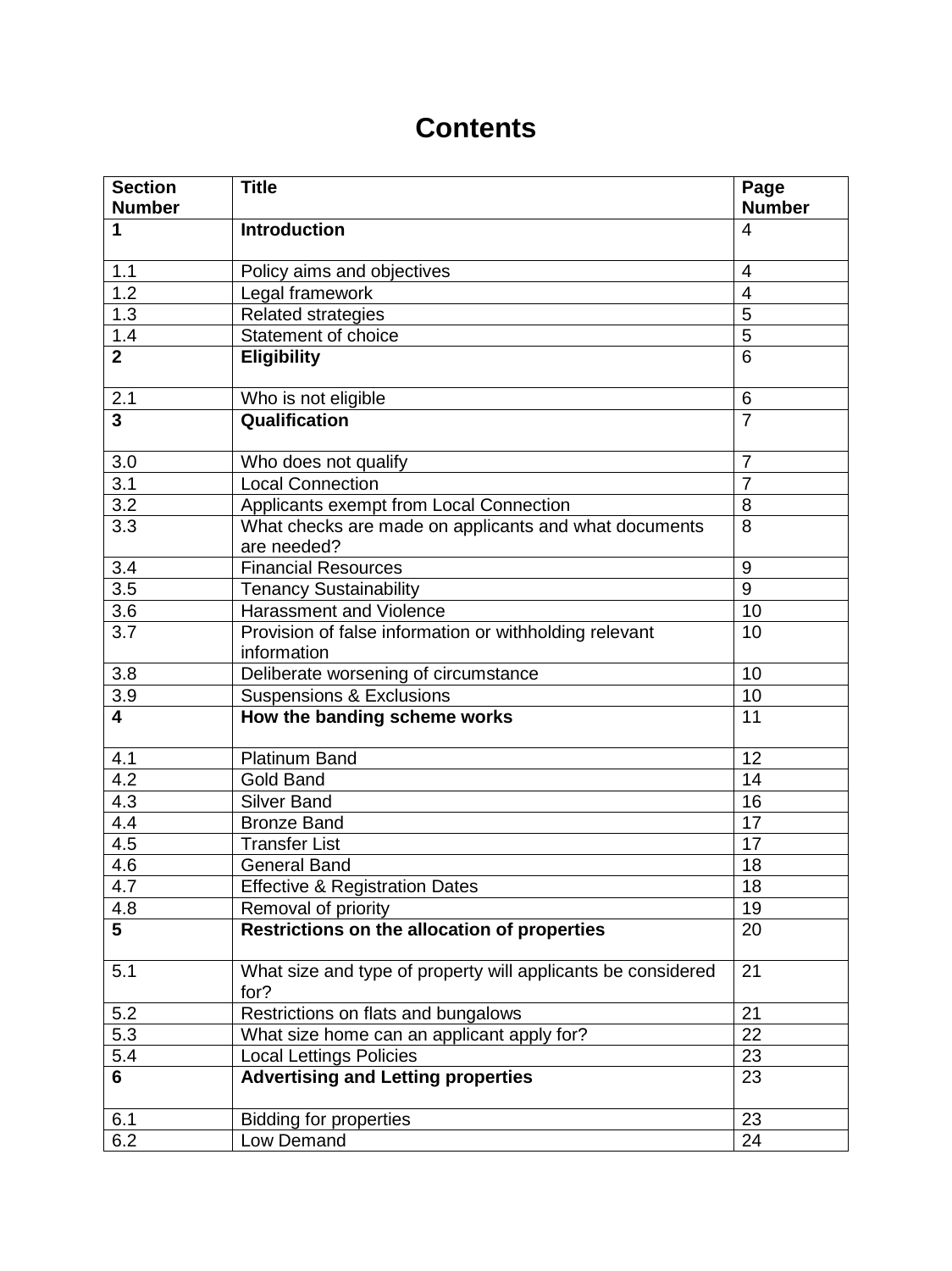| 6.3            | How do applicants find out if they have been allocated the<br>property?                   | 24 |
|----------------|-------------------------------------------------------------------------------------------|----|
| 6.4            | How long will applicants be given to decide whether to<br>accept the offer of a property? | 25 |
| 6.5            | Will all properties be advertised to bid on?                                              | 25 |
| 6.6            | What is a housing assessment panel?                                                       | 26 |
| 6.7            | What properties are given to the different bands?                                         | 26 |
| 6.8            | Adapted properties                                                                        | 26 |
| 6.9            | Exhausted or nil shortlist                                                                | 27 |
| 6.10           | What type of tenancy will be offered?                                                     | 27 |
| 6.11           | Withdrawing offers or properties from advert                                              | 27 |
| 6.12           | Offers to Employees/Elected Members/Board Members                                         | 27 |
| 6.13           | <b>Joint Tenancies</b>                                                                    | 27 |
| 6.14           | Refusing an offer                                                                         | 28 |
| $\overline{7}$ | <b>Right of review</b>                                                                    | 28 |
| 7.0            | Right of review                                                                           | 28 |
| 7.1            | Reasons for review                                                                        | 29 |
| 7.2            | The review process                                                                        | 29 |
| 8              | <b>Other Housing Options</b>                                                              | 30 |
| 8.0            | <b>Mutual Exchanges</b>                                                                   | 30 |
| 8.1            | Nominations to Registered Social Landlords (RSLs/ Housing<br>Associations)                | 30 |
| 8.2            | Other Affordable Housing Options                                                          | 30 |
| 8.3            | <b>Private Rented Accommodation</b>                                                       | 31 |
| 9              | Information and confidentiality                                                           | 31 |
| 9.0            | Sharing of information and confidentiality                                                | 31 |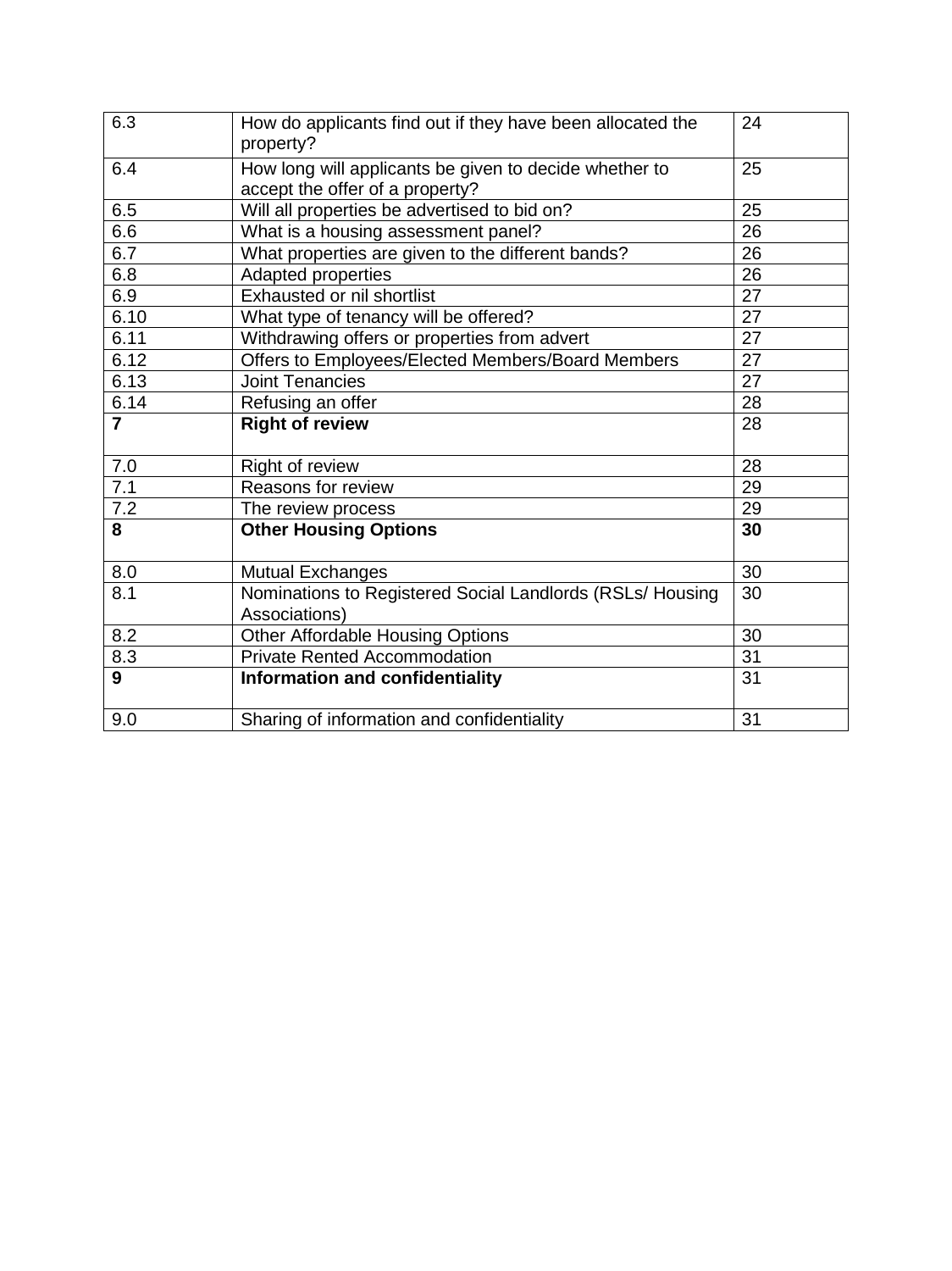# **Section 1 - Introduction**

## **1.0 Introduction**

This is Doncaster Council's Housing Allocations Policy. The policy is operated on behalf of Doncaster Council by its Arm's Length Management Organisation, St Leger Homes of Doncaster.

## **1.1 Policy aims and objectives**

As we do not own enough properties to meet the demand from everyone who has registered to move to one of our homes, we need to have a system in place which aims to give priority for housing to those who are in most housing need and reflects local priorities.

- This document sets out how we will assess applicants and let our properties and undertake our statutory duties to ensure that reasonable preference is given to applicants in housing need,
- Making use of our housing stock
- Supporting stable and vibrant communities by creating sustainable tenancies;
- Fulfilling our Obligations under Part VI and VII of the 1996 Housing Act and Homelessness Act 2002 as amended by the Homeless Reduction Act 2017.
- That we allocate properties according to our duties under the equalities legislation and in accordance with our tenancy strategy. Doncaster Council and St Leger Homes of Doncaster are committed to making sure that all people are treated fairly and allocations are effectively monitored

## **1.2 Legal Framework**

The Housing Act 1996 part 6 ("the Act") requires the council to make all allocations of housing accommodation in accordance with a published scheme. This document is the full scheme, a summary of this scheme is available free of charge to anyone who asks for a copy, and can be found at [www.doncasterhomechoice.co.uk.](http://www.doncasterhomechoice.co.uk/)

The Act provides the framework for allocating housing accommodation, and defines categories of people who must be given reasonable preference when allocating accommodation. These categories, including locally agreed priorities are outlined in section 4.

The Act also requires the council to outline its position with regard to giving applicants choice on the housing offer or to allow households to make a statement of preference on the area in which they wish to live this is in section 1.4.

The provisions of the Localism Act 2011 allow the council the freedom to determine who qualifies for housing accommodation in its area, and develop solutions, which make best use of its social housing stock.

'Guidance for Local Authorities in England on the Allocation of Accommodation' was published by the Department for Communities and Local Government in June 2012. Local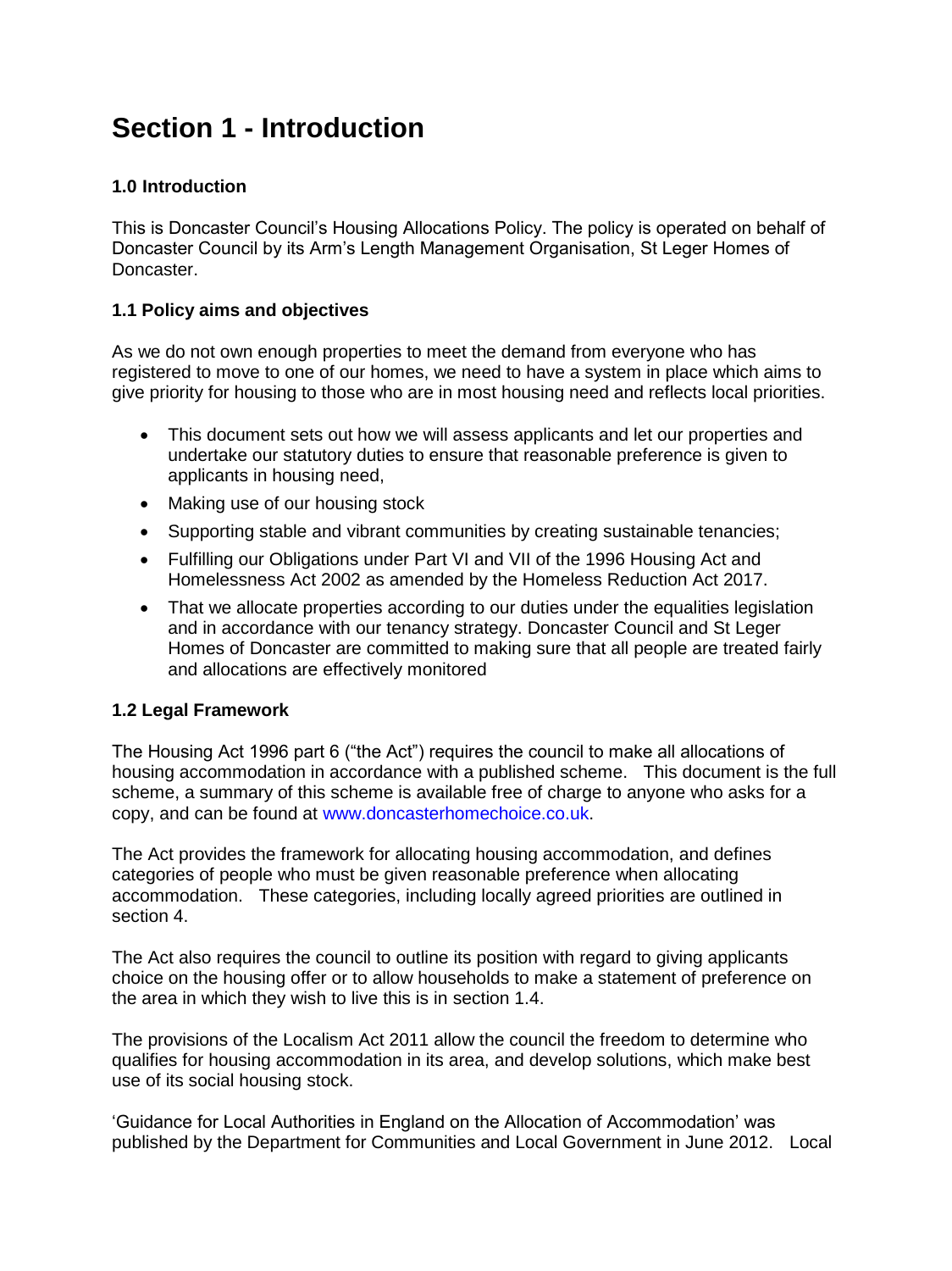authorities are required to have regard to this guidance when exercising their functions under Part 6 of the 1996 Act.

'Providing social housing for local people: statutory guidance on social housing allocations for local authorities in England' was published by the Department for Communities and Local Government in December 2013. Local authorities are required to have regard to this guidance when exercising their functions under Part 6 of the 1996 Act.

The policy will have regard to subsequent legislative changes including on criteria or eligibility.

## **1.3 Related strategies**

This policy has regard to:-

- Doncaster Council's Housing Strategy 2015 2025
- Doncaster Council's Tenancy Strategy 2018
- Doncaster Council's Place Plan 2016 2021
- Doncaster Council's Homeless Strategy

#### **1.4 Statement of choice**

We advertise available properties through a choice based lettings scheme known as 'Doncaster HomeChoice'. The scheme enables applicants to view each available property so that they can choose which properties to bid on from the properties they are eligible to move to. This system gives more transparency and choice to the allocation process as we will give feedback on how each property is let through the Recent Lets page on our website. This and other available information, will explain how your application will be assessed and your chances of being rehoused. More information is available on our website at [www.doncasterhomechoice.co.uk.](http://www.doncasterhomechoice.co.uk/)

# **Section 2 - Eligibility**

# **2.0 Eligibility**

All applications will be considered. The Act and associated legislation states that some applicants are not eligible for an allocation of social housing (except for certain existing social housing tenants including those seeking a transfer who are to be given reasonable preference). Those who are assessed as not being eligible will be notified in writing. We will give the reasons why and inform the applicant that they have the right to a review, as outlined in section 7.

## **2.1 Who is not eligible?**

A person from abroad who is subject to immigration control within the meaning of the Asylum and Immigration Act 1996 is ineligible for an allocation of housing accommodation unless they:

 Fall into one of the categories of people set out in regulations who are allowed to apply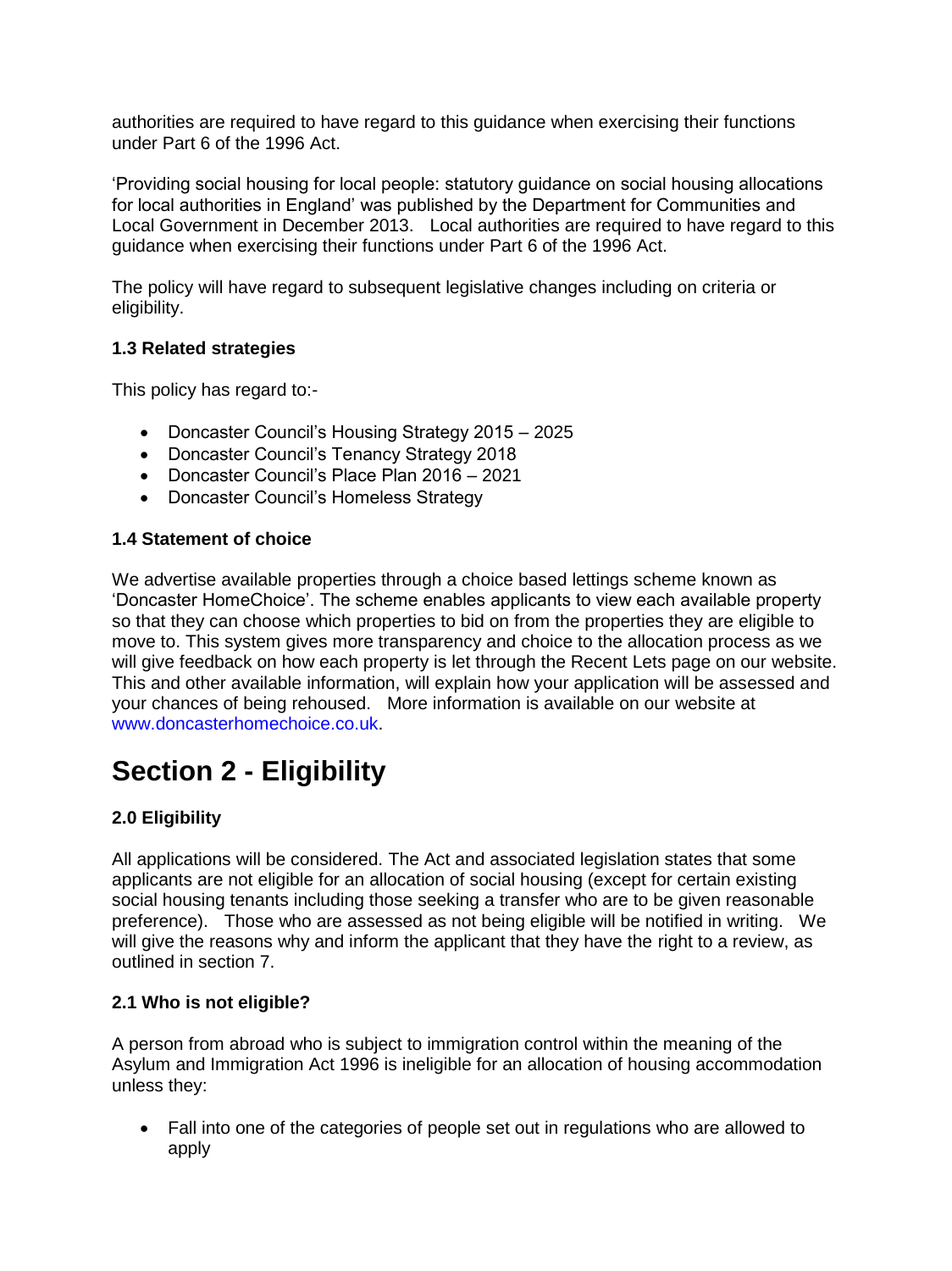Or where the Secretary of State has prescribed a household as being ineligible for the allocation of social housing by local authorities in England

We will not allocate to two or more people jointly where one party is ineligible. Where the applicant falls into one of the ineligible groups, but is a current council or housing association tenant and is requesting a transfer, they may be eligible if their assessed housing need is in a reasonable preference group as defined by the Housing Act 1996 Part VI.

As previously stated the eligibility of persons, including those from abroad is determined by the Secretary of State and is subject to change. We will have regard to any changes that occur after the publication of this policy.

Eligibility for an allocation may change over time therefore acceptance on to the register does not guarantee that the person will be allocated accommodation. Eligibility will be confirmed again at the point of consideration of making an offer of accommodation and on review of their application. Where a person's circumstances have changed and they are no longer eligible, their application will be removed from the housing register.

# **Section 3 - Qualification**

In addition to being eligible, applicants need to then qualify to join the housing register. Those who are assessed as non-qualifying will be notified in writing. We will give the reasons why and inform the applicant that they have the right to a review, as outlined in section 7.

# **3.0 Who does not qualify?**

- Applicants without a Local Connection
- Applicants under the age of 16 years
- Applicants who own or have a financial interest and/or have transferred ownership of a property but have continuing rights to live there with equity in their property of more than £120,000 will not be registered unless they have an assessed housing need which they are unable to resolve. This is to support access to affordable housing predominantly for older people to access appropriate sheltered housing and reduce demand on Adult Social Care
- Applicants or members of their household who have a history of significant antisocial behaviour which may include violence or threats of violence to staff or agents of Doncaster Council , St Leger Homes of Doncaster, Registered Providers, previous landlords or the police or if they had been a tenant would have been considered to be a breach of tenancy
- Applicants or members of their household with a history of significant unsatisfactory tenancy conduct
- Applicants or members of their household with housing related debt equivalent to 8 weeks rent arrears with the exception of applicants in the Platinum Resettlement Category who have been identified as ready to move into independent living and are engaging with the resettlement process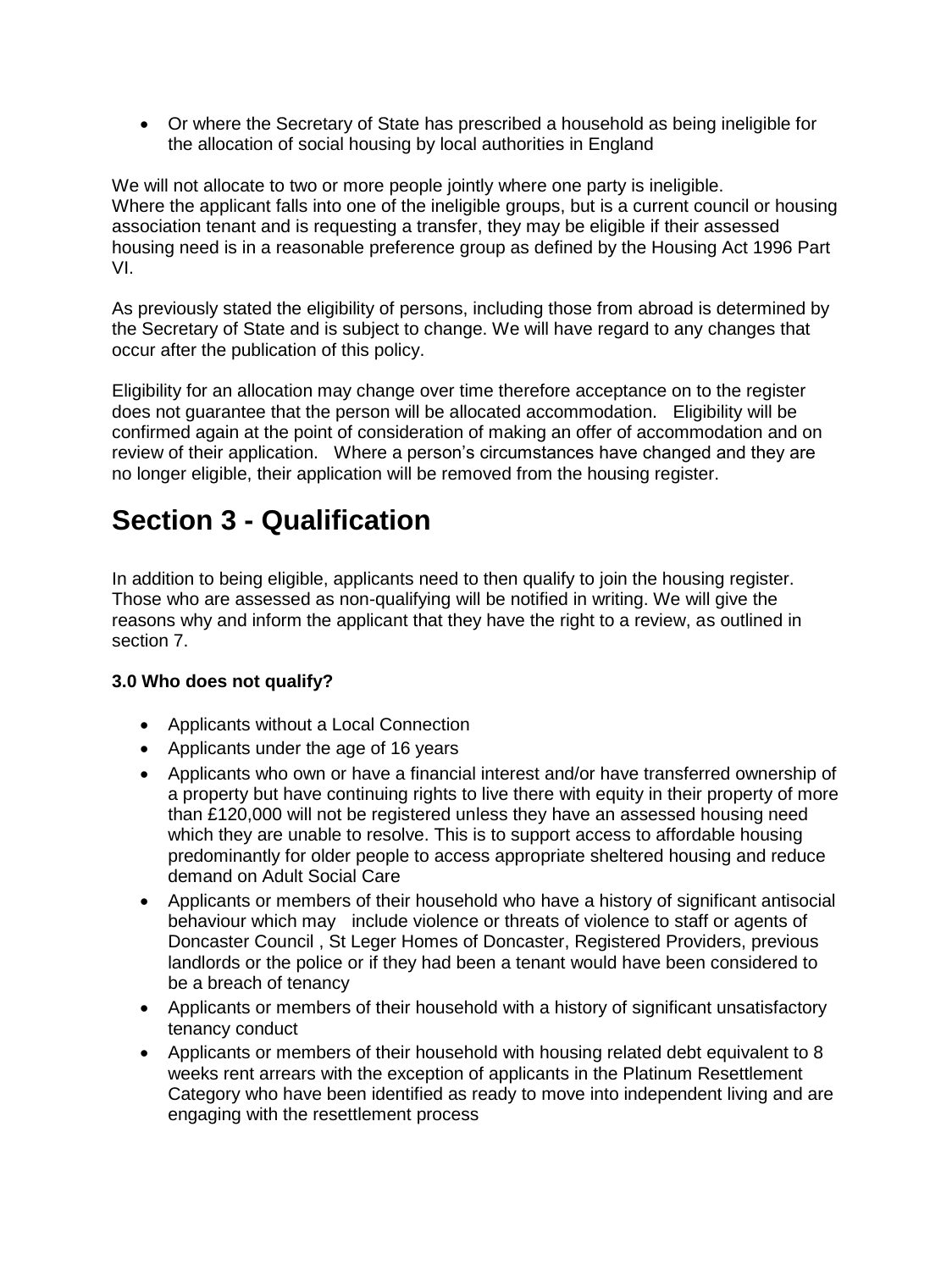We reserve the right to consider applicants in exceptional circumstances who are defined as non-qualifying above, including current Doncaster Council tenants who have accrued housing related debt and have been recommended for rehousing to smaller accommodation by the SLHD Tenancy sustainability team.

## **3.1 Local Connection**

Doncaster HomeChoice operates a scheme with a Local Connection Criteria. Applicants aged 16 or over are able to apply and they must provide evidence that they have a local connection to Doncaster for a minimum 3 years up to and including the date of their application.

A person has a local connection where;

- They have lived for the last 3 years in Doncaster through their own choice this does not include residence in prisons, institutions or where they have been rehoused in temporary accommodation in the area by another authority
- They are currently employed in Doncaster and have been for the last 3 years
- They have direct family who live in Doncaster and have done so for the last 3 years. Direct family members are spouses, civil partners, parents, grandparents, sons, daughters, brothers or sisters
- They have other special circumstances that connect them to Doncaster

# **3.2 Applicants exempt from the Local Connection Criteria**

- Members of the armed forces and former service personnel, where the application is made within 5 years of discharge
- Bereaved spouses and civil partners of member of the armed forces leaving service family accommodation following the death of their spouse or partner
- Serving or former members of the reserved forces who need to move because of a serious injury, medical condition or disability sustained as result of their service
- Existing social housing tenants who have a need to move to a particular locality in Doncaster where failure to meet that need would cause hardship; and have a need to move for work-related reasons, as set out in regulations under the Right to Move 2015
- Homeless applicants as defined in Part VII of the Housing Act 1996 where they have not been referred to another housing authority
- Applications may be considered via the National Witness Protection Scheme. This will be decided on a case by case basis by the Head of Access to Homes or Director of Housing Services of St Leger Homes of Doncaster
- DMBC Council Tenants who are assessed into a priority band of Platinum, Gold or Silver
- DMBC Council Tenants on the separate transfer list have to have lived in their current tenancy for a minimum of 12 months

# **3.3 What checks are made on applicants and what documents are needed?**

An application will remain inactive until we receive all the information we require to complete a full assessment. This means that we cannot allocate a property to the applicant during this period. The onus is on the applicant to provide information to confirm their identity,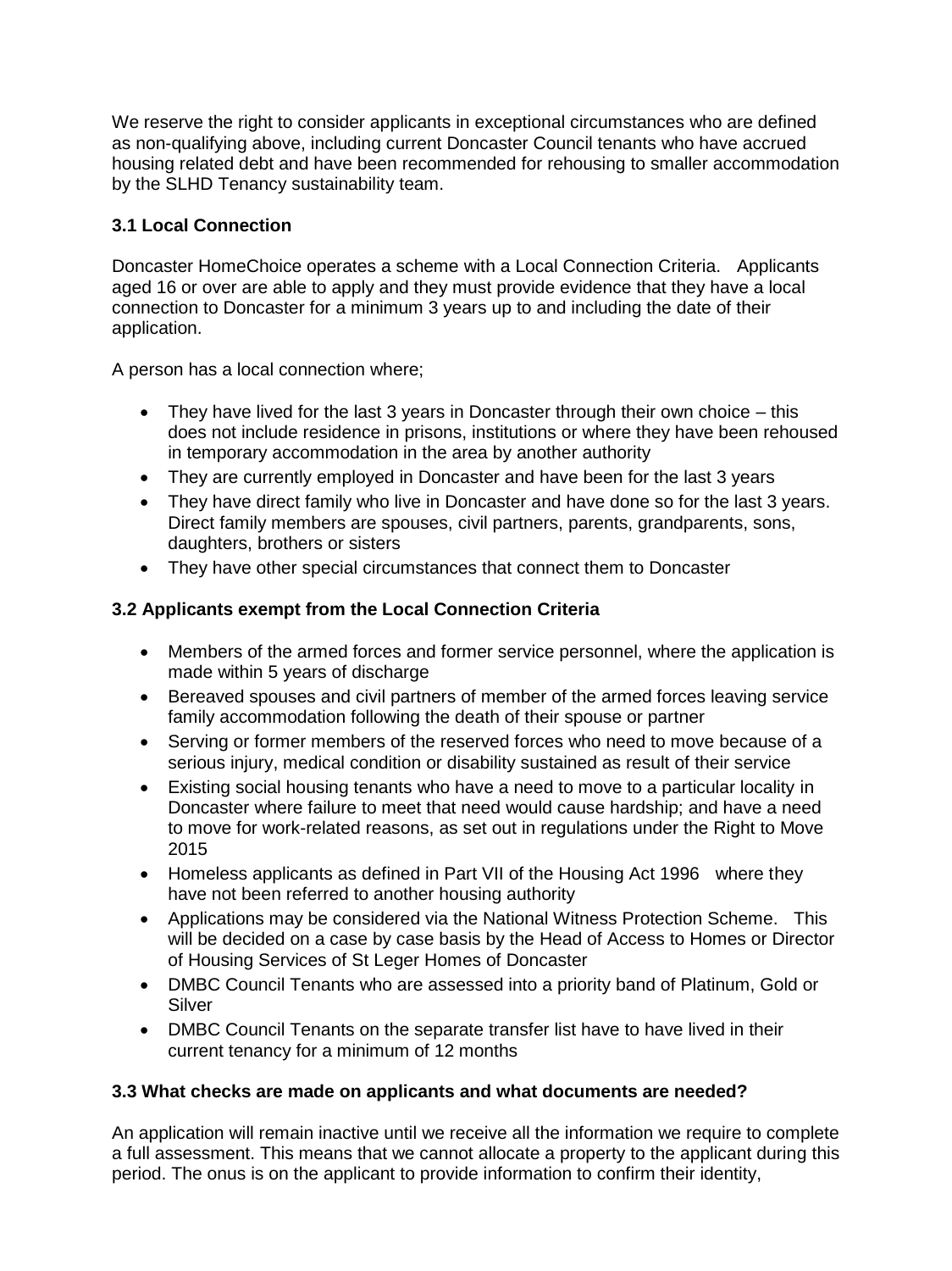residence and circumstances within 28 days of their original application or change in circumstances.

As a minimum requirement, all applicants must provide the following;

- Two forms of identification, one of which shows their current address, and one which confirms their National Insurance number; and photographic ID where available
- Confirmation of Local Connection
- Proof of Child Benefit/Child Tax Credit for dependent children
- Proof of residence of other household members
- Any evidence or information to support a priority
- Validation of information supplied from the Border and Immigration Agency.
- Landlord References from a current and/or previous landlord where you have been resident at your current address for less than 12 months
- A satisfactory home visit and rental statement and confirmation of no known anti-social behaviour from partner agencies may be accepted in the absence of a landlord reference

Where the applicant is in the Resettlement Category and is ready to move into independent living more flexibility will be applied

#### **3.4 Financial resources**

Applicants must give details of their financial resources on the housing application form. This includes any interest in or ownership of property or land and we use this to determine if they qualify to be accepted onto the Housing Register. We also use this information to decide what, if any, priority we will award.

Where applicants choose not to disclose this information we reserve the right to not register a housing application.

## **3.5 Tenancy Sustainability**

A key part of the process involves a Tenancy Sustainability Assessment. This will identify those applicants who may be at risk of failing to maintain a tenancy.

The assessment will provide an opportunity to identify the best housing solution for the applicant and the support that may be necessary to ensure the best chance of a sustained tenancy.

Before we offer a tenancy, we will assess whether an applicant has any housing support needs that could affect their ability to manage a tenancy successfully. This could include referring an applicant to supported accommodation before we offer a tenancy.

We assess Housing applications from ex–offenders through a multi-agency risk assessment process. St Leger Homes is a member of the Safer Doncaster Partnership and we work with South Yorkshire Police, Probation Service and other partners to complete this process. This ensures that any offers of housing we make are in accordance with the risk assessment framework.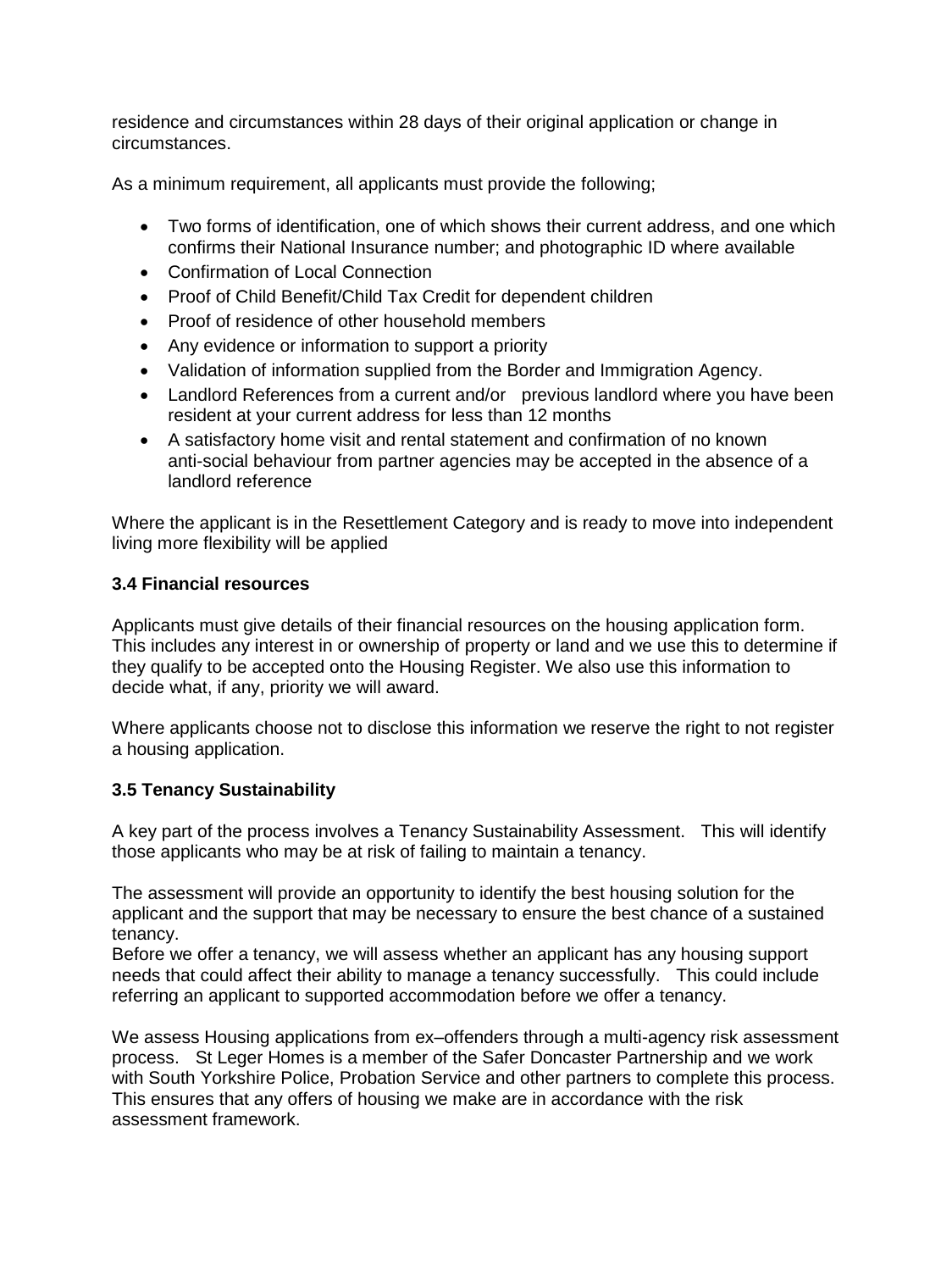## **3.6 Harassment and Violence**

Where an applicant has said they need to move, because they are suffering violence, threats of violence of harassments they will be assessed by Housing Assessment Panel. The panel will consider the evidence provided and a decision will be made to whether additional preference should be given.

We will consider other measures e.g. close circuit television, injunctions, mediation or sanctuary schemes but our primary concern is for the ongoing safety and wellbeing of the victim.

#### **3.7 What happens if false information is provided or where relevant information is withheld?**

It is essential to supply the correct information as any applicant seeking to obtain accommodation or enhance their priority by making a false statement, by withholding relevant information, or by failing to tell the Doncaster HomeChoice about any changes in circumstances, may have their application cancelled.

#### **3.8 Deliberate worsening of circumstances**

Where we have reason to believe that an applicant has deliberately worsened their circumstances to get housing priority we will suspend their application and investigate. If our investigation cannot show deliberate intent, we will reinstate their priority from their original effective date.

Any applicant who has deliberately worsened their circumstances will not be awarded additional priority. However, we also reserve the right to cancel their application.

If the applicant has been allocated a property in these circumstances then we may take court action to evict them, under Ground 5 in Schedule 2 Housing Act 1985 (as amended by section 146 of 1996 Housing Act).

#### **3.9 Suspensions**

Some circumstances may result in your application being suspended for up to 12 months. Following a 12 month period the application will be reassessed. The circumstances this includes can be:

- Certain criminal convictions
- Customers in the bronze and general band who have bid and then refused three offers will have their application suspended for six months. This includes refusals of adapted accommodation which would have been suitable.
- Prisoners who do not have a release date
- If we find out that you have become ineligible or non- qualifying to remain on the register, we will suspend you while we carry out our investigations.
- Where we decide that an applicant requires tenancy support to be put in place before we offer a tenancy
- Where an applicant is in the Resettlement Pathway and is not ready to move into independent living
- Where an applicant is in the Homeless Prevention category where they do not have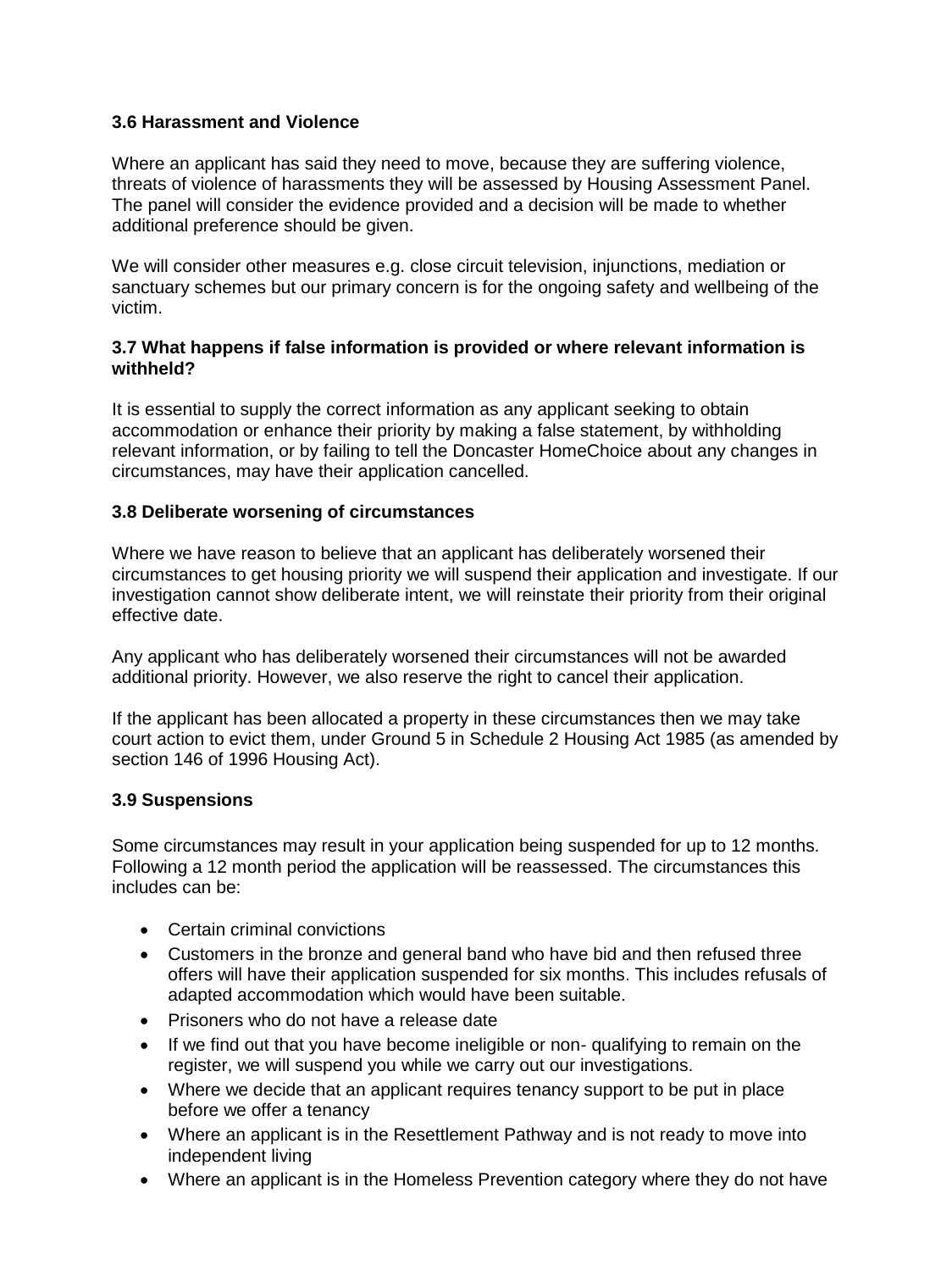access to housing costs and homelessness can be prevented.

 Where an applicant has not updated their housing application at the request of Doncaster HomeChoice within the timescales given. Applications will be reinstated from the original application date if contact is made within a 3 month period of being suspended and rehousing is still required.

# **Section 4 - How the banding scheme works**

## **4.0 How the banding scheme works**

This section explains the banding scheme we use to decide the priority we give to an applicant. There are five bands within the scheme, three priority bands, Platinum, Gold and Silver and two non-priority bands, Bronze and General.

We have a Transfer List outside of the scheme for non-priority transfers.

The banding scheme takes into account reasonable preference categories as set out in section 166A (3) of the Housing Act 1996 as amended.

All Doncaster Council tenants who are accepted onto the register will be given advice and support to access the Mutual Exchange register.

The band in which an applicant is placed, is based on the information supplied on the application form, and relevant supporting information confirming current circumstances.

## **4.1 Platinum Band**

# **Platinum Band**

**Full Duty Homeless applicants in accordance with part VII of the Housing Act 1996 and Homelessness Act 2002 as amended by the Homeless Reduction Act 2017** 

Households who are in priority need who have a local connection and have not made themselves intentionally homeless. It includes applicants who do not have a local connection but who would not be safe if they were made to return to an area where they have a local connection. We will award Platinum band from the decision date if alternative suitable private rented accommodation is not available.

Where an applicant has been in this priority band for a period of one month and has not placed a bid on reasonable or suitable accommodation an offer of suitable accommodation will be made to discharge the full housing duty.

#### **A resettlement status to support those engaging in the resettlement pathway in supported housing ready to move into independent living.**

Applicants engaging in a resettlement pathway in supported housing who have been assessed by the Support Provider in conjunction with the client as no longer requiring the level of support provided by the service and;

- Where the move to independent accommodation has been identified as appropriate and
- An appropriate package of resettlement/longer term support is ready to be put in place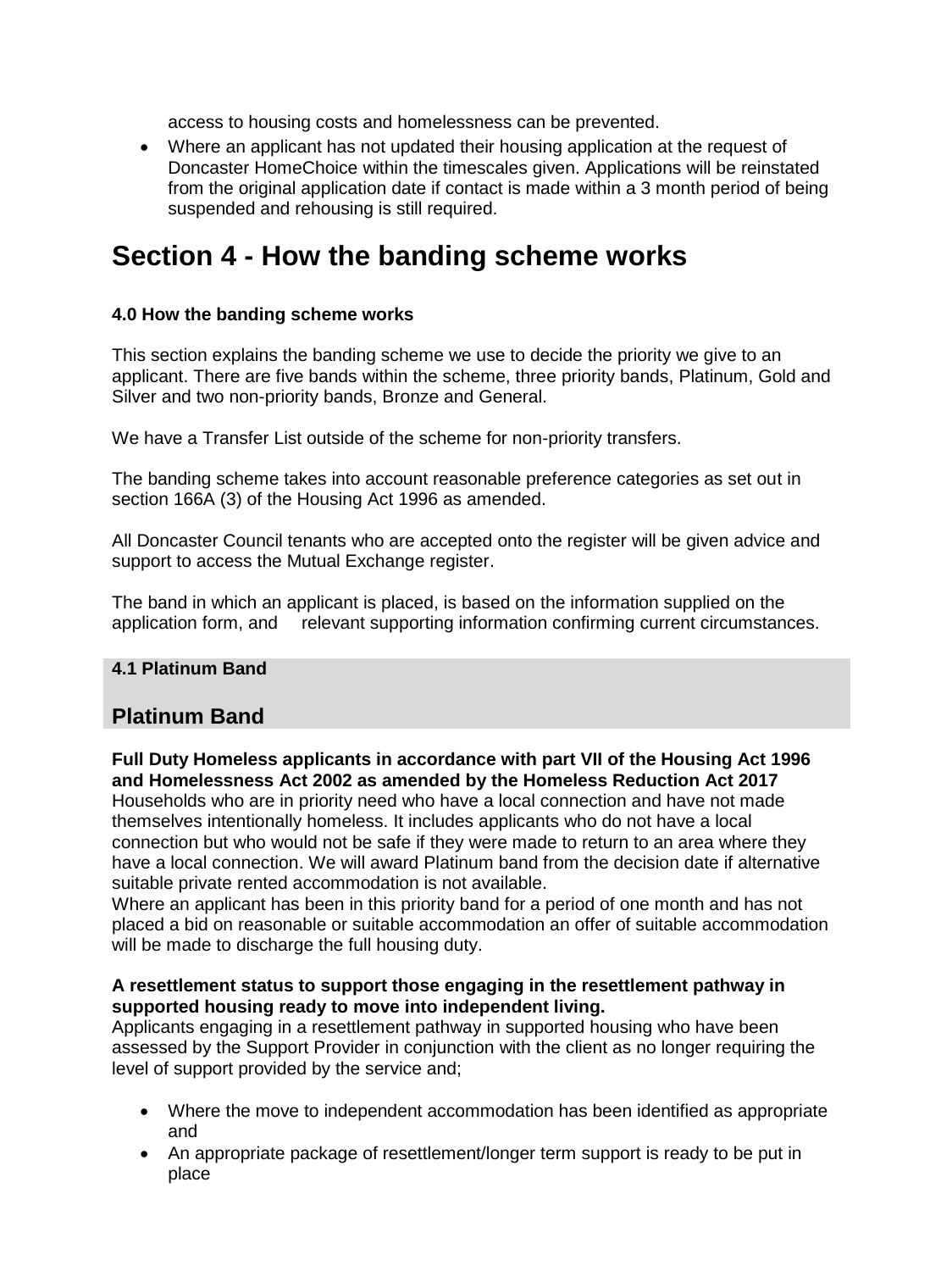Applicants in this category will be moving out as a planned move and be actively engaging with the resettlement process.

Their priority will be backdated to reflect their time in the pathway where an earlier application was made.

**Applicants whose property is in the Doncaster Borough and has been approved for demolition or clearance by the Council**. We will move applicants to the platinum band at a date provided by Doncaster Council's nominated officer.

**Lodgers,** who are able to prove 12 month's residency prior to the clearance order being made, can submit a separate application.

**Owner Occupiers** in the approved demolition or clearance area will be moved into the Platinum Band once they have formally agreed to sell their property to Doncaster Council where this is necessary to progress the regeneration scheme.

**Private tenants** in the approved demolition or clearance area will be moved into the Platinum Band once their landlord has formally agreed to sell their property to Doncaster Council.

**Applicants will be placed in this band where major works are required to their property and a vulnerable group is in residence as defined in Housing Health and Safety Rating System making it uninhabitable and after an assessment has been carried out as to whether they can resolve their own housing need.** Applicants will be placed in this band from a date directed by the Council's Housing enforcement team or the Executive Management Team of St Leger Homes of Doncaster. Applicants who obstruct any repairs will have this priority removed.

#### **Applicants unable to return home from hospital, as their current property does not meet their medical needs or where temporary accommodation would be inappropriate or they require immediate re housing preventing an admission to hospital or institution**.

This category includes people who have been in hospital or other institutional care setting where their current home is no longer suitable to return to, even as a temporary measure. Confirmation of the situation must be provided stating that the applicant is ready for discharge and their current property is unsuitable giving the reasons why. Applicants who did not have a home they could reasonably occupy before they went into hospital will be subject to a homelessness assessment. We will award platinum priority from the date we are notified of discharge arrangements. In the event that the Council decides the current home is suitable to adapt or have additional support and this is the preferred solution, the application will not be placed in the platinum band.

## **Armed Forces and former armed forces personnel in urgent housing need within 5 years of discharge.**

This will include those;

- Leaving armed forces with no suitable accommodation and in urgent housing need
- Those injured or disabled needing urgent rehousing
- Bereaved spouses or civil partners who will no longer be entitled to reside in accommodation provided by the Ministry of Defence and do not have alternative suitable accommodation

Platinum priority will be given following confirmation of discharge and verification of housing circumstances, including financial resources. .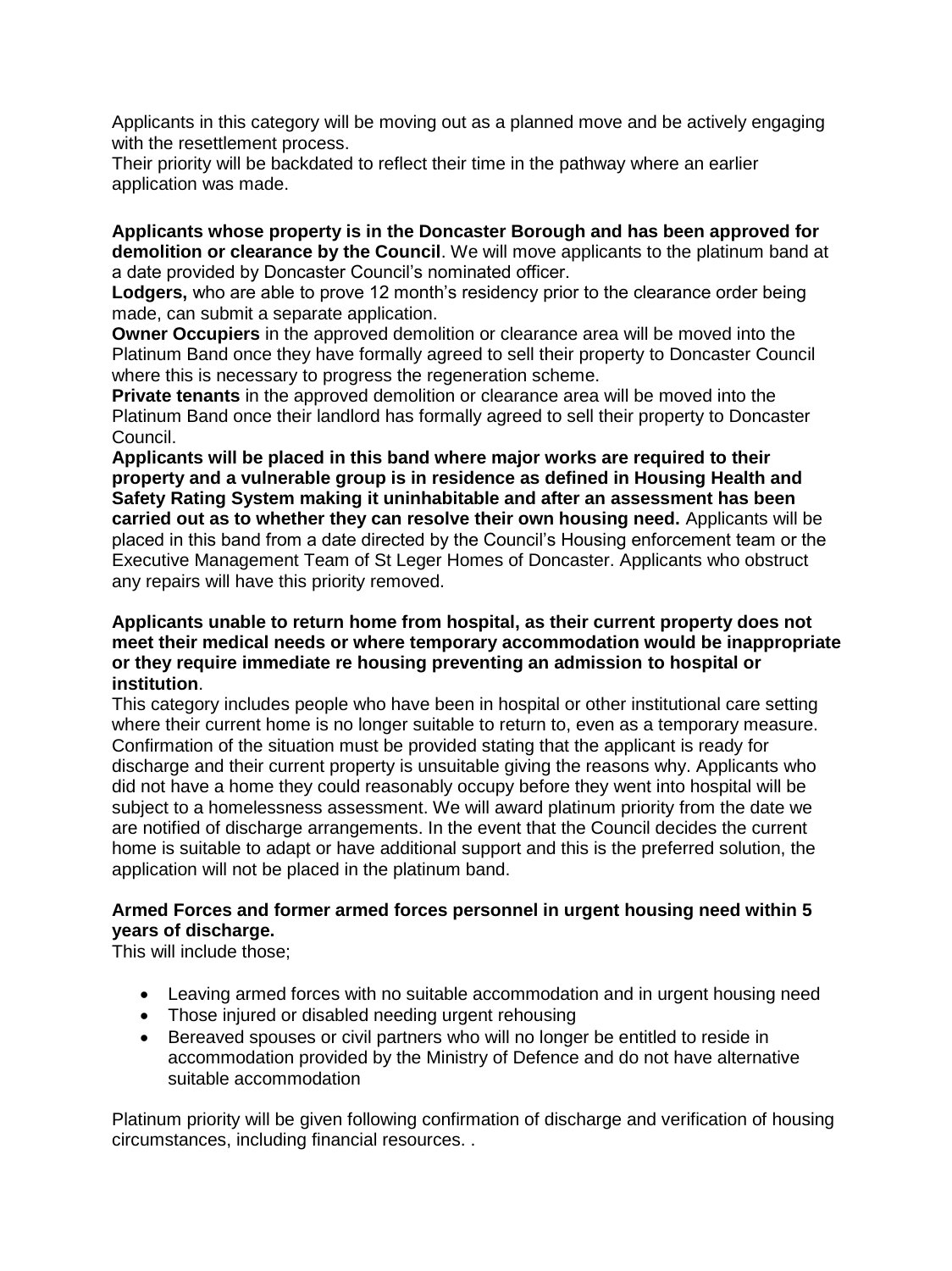#### **Foster carers in Doncaster who do not have suitable accommodation to foster and are not able to resolve their own circumstances.**

Confirmation is required from the relevant foster caring service stating that the applicant is an agreed foster carer where their current accommodation is unsuitable and they are unable to resolve their own circumstances. Priority will be awarded from the date that they are agreed as a foster carer.

#### **Tenants vacating adapted accommodation where the adaptations are no longer required by a member of the household.**

This priority will be awarded where the Council is requesting an urgent move due to the extensive nature of the adaptations with an identified applicant in need.

## **4.2 Gold Band**

# **Gold Band**

#### **Applicants whose current home is overcrowded by two or more bedrooms.**

We will use the following criteria to assess overcrowding. A separate bedroom to each:

- Married or cohabiting couple
- Person who is not a child (age 16 or over)
- Pair of adolescents aged 10-16 years of the same sex
- Pair of children aged under 10 years of age regardless of sex.

In the case of a property with 2 reception rooms, one room will be counted as a bedroom provided it could be reasonably used as such. If the overcrowding occurs for reasons other than natural overcrowding proof will be required that there was no other option and that the situation has existed for a 6 month period. Proof of permanent residence will be required. We will not rehouse an applicant into accommodation that results in them being statutory overcrowded.

#### **Applicants occupying a property that has been assessed as a category one hazard under the Health and Safety Rating System with a vulnerable group in residence, excluding crowding and space standards.**

Applicants living in private accommodation assessed to be prejudicial to health as defined by the Environmental Protection Act or Category One under the Housing Health and Safety Rating System Regulations, where it is agreed by the Council's Housing enforcement team and the Doncaster HomeChoice Manager that the most appropriate course of action is to re-house the household. Where the applicant is the owner occupier of the property they are only eligible if they are not able to resolve their circumstances (this includes raising funds through a loan or mortgage). In all cases, where access to undertake works is unreasonably restricted this may result in priority being removed.

#### **Applicants in critical need for re-housing due to medical or welfare reasons.**

**Medical priority** will be given to people who are chronically sick or severely disabled where their current home is substantially unsuitable for their needs.

In the case of physical disability, a suitably qualified Doncaster Council Officer will assess whether adaptation work to an applicant's home is appropriate. Priority will only be given if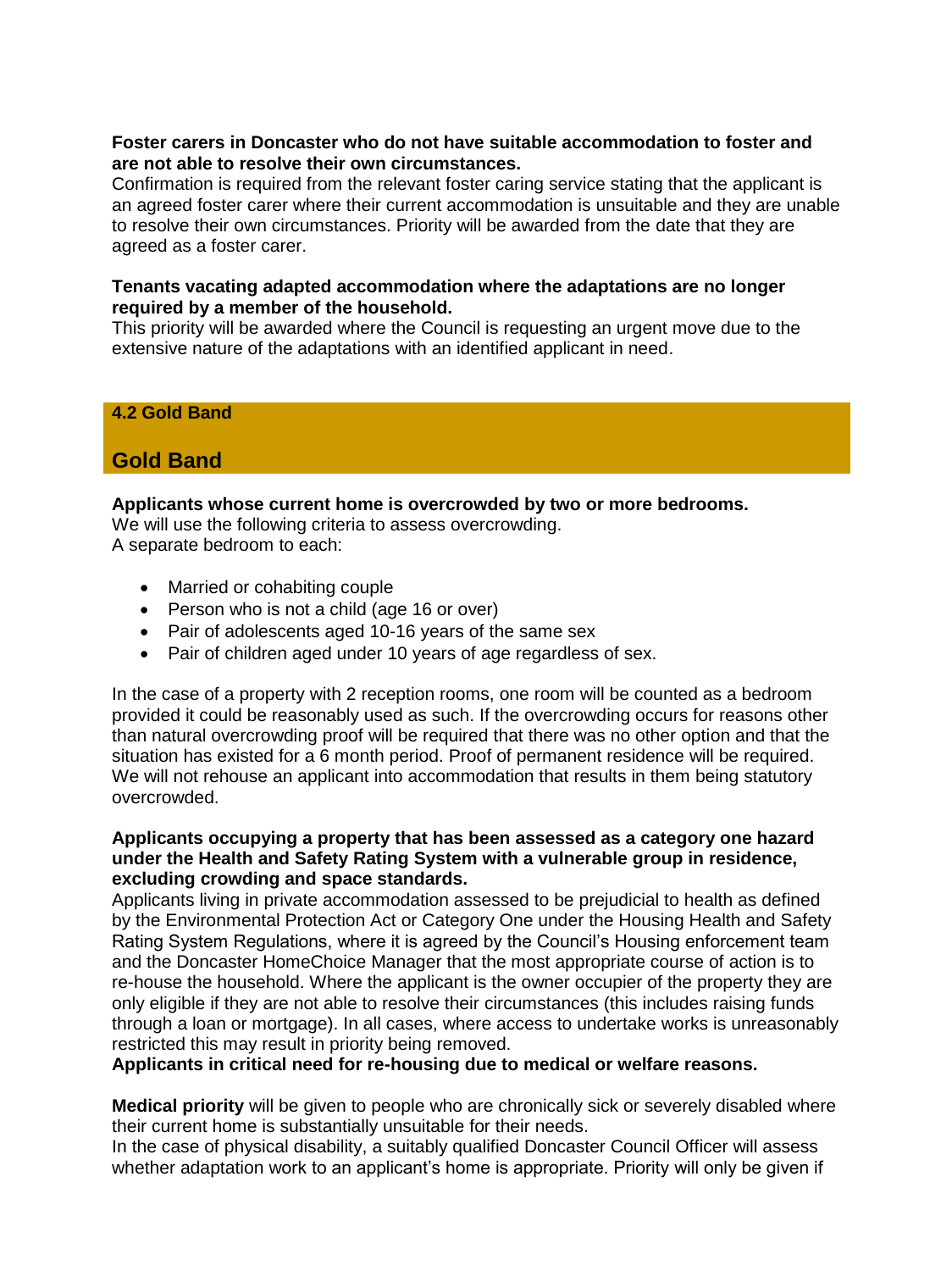re-housing is assessed to be more appropriate than undertaking adaptation work to the applicants existing home and where applicants do not have the ability to resolve their own circumstances.

**Welfare grounds** covers applicants who need to move for urgent social or welfare reasons where there is an immediate need to move.

This would include special guardians, holders of a residence order and family and friends who are not foster carers but who have taken on the care of a child because the parents are unable to provide care and has been approved by Children Services.

This category also includes those who could not be expected to find their own accommodation, such as young adults with learning disabilities who wish to live independently in the community with appropriate support.

#### **Applicants that need to move to a particular location as not to do so would suffer hardship to themselves or others.**

This includes those who will give or receive support to access specialist medical treatment or give or receive care. In these cases an established ongoing medical need must be demonstrated such as mental illness or disorder, physical or learning disability, or progressive medical condition. We also take into account access to transport and distance which impacts on the ability to give or receive support or care in a significant way.

This also includes Doncaster Council Tenants who are affected by Welfare Reform and under-occupying their current tenancy by 2 or more bedrooms and where rehousing to smaller alternative accommodation is recommended by SLHD Tenancy sustainment team following assessment of their circumstances.

#### **Applicants in service tenancies.**

Applicant in service or tied tenancies will need to contact the Doncaster HomeChoice team as soon as it is known they must leave their accommodation and evidence of this will need to be provided.

If an applicant is in accommodation tied to their employment with Doncaster Council and they are retiring (or the service is subject to change), consideration will be given by Doncaster Council to them being given the opportunity to remain in their current accommodation where a service tenancy is no longer required. Any application will be reviewed on a case by case basis by the Council's nominated officer in conjunction with the Director of Housing Services at St Leger Homes and will include reference to the continuing needs of the service and type of accommodation occupied and other criteria outlined in this Allocations Policy.

#### **Leaving Care.**

Any young person under the age of 25 that the Council has assessed and owes a duty to house under the Children Act.

**Applicants who have been assessed by Doncaster Council's Housing Options Service as at risk of homelessness who have a local connection who are not statutory homeless and have a priority need under the Housing Act 1996 and Homelessness Act 2002 as amended by the Homeless Reduction Act 2017.** 

#### **Violence or Harassment**

All applicants who require rehousing as a result of violence, threats of violence or harassment will be assessed by a multi-agency assessment panel who will consider the evidence provided as to the severity and therefore the urgency of the rehousing need and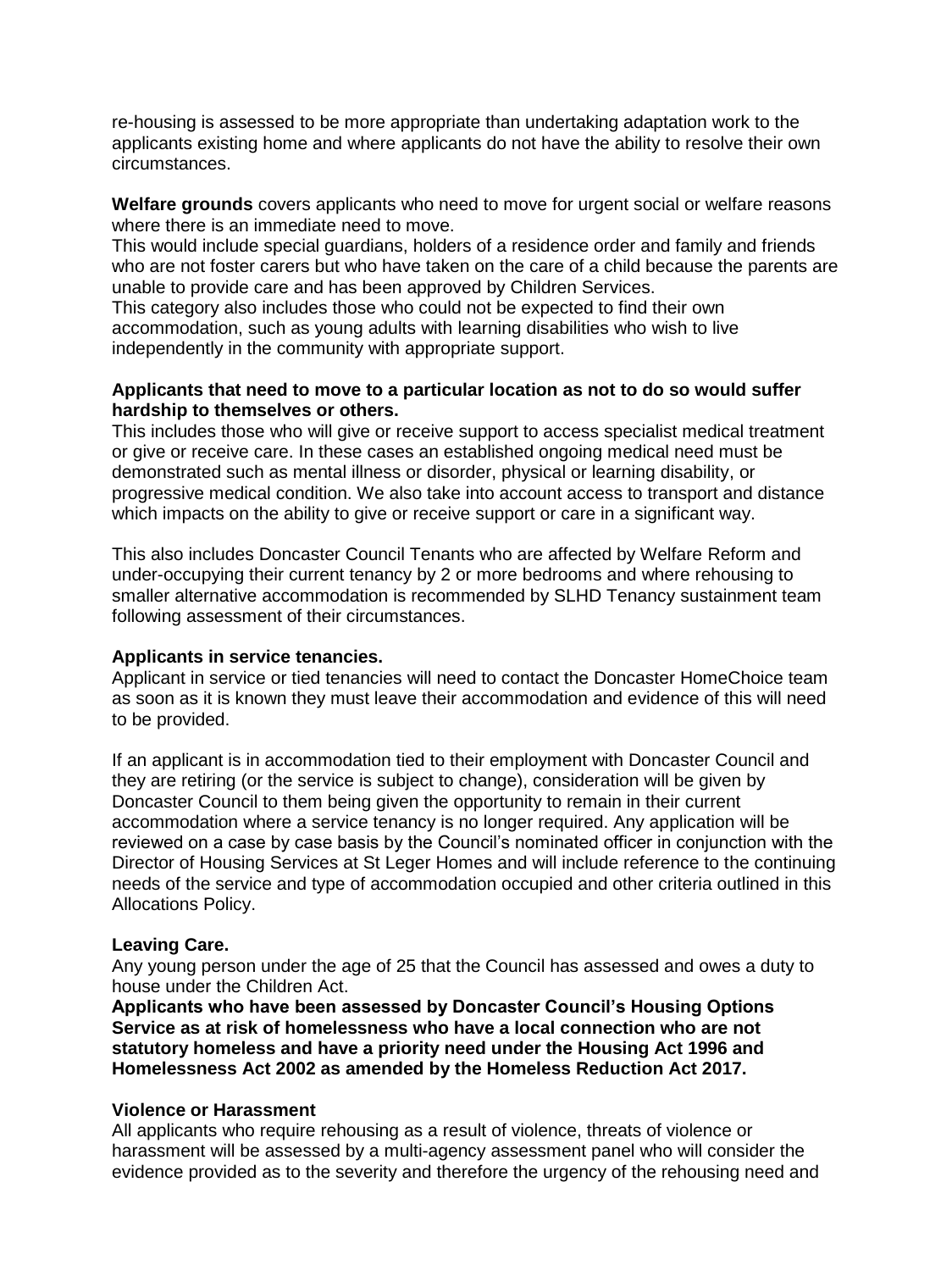whether additional preference should be given.

Other measures will also be considered e.g. close circuit television, injunctions, Mediation or Sanctuary Schemes but the primary consideration is for the ongoing safety and wellbeing of the victim.

## **4.3 Silver Band**

# **Silver Band**

#### **Doncaster Council tenants who are under occupying their current home and request to move to smaller accommodation.**

This includes Doncaster Council Tenants who are affected by Welfare Reform and under-occupying their current tenancy by 1 bedroom and where rehousing to smaller alternative accommodation is recommended by SLHD Tenancy sustainability team following assessment of their circumstances.

Silver band priority will be awarded where the tenant has stated they wish to move to smaller accommodation where they are under-occupying their current home. Where applicants have housing related debt due to under-occupation they will be subject to an assessment by SLHD Tenancy sustainability team who will request priority dependant on the outcome of their assessment.

#### **Applicants whose current home is overcrowded by 1 bedroom.**

We will use the following criteria to assess overcrowding.

A separate bedroom to each:

- Married or cohabiting couple
- Person who is not a child (age 16 or over)
- Pair of adolescents aged 10-16 years of the same sex
- Pair of children aged under 10 years regardless of sex.

In the case of a property with 2 reception rooms, one room will be counted as a bedroom provided it could be reasonably used as such. If the overcrowding occurs for reasons other than natural overcrowding, proof will be required that there was no other option and that the situation has existed for a 6 month period. Proof of permanent residence will be required. We will not rehouse an applicant into accommodation that results in them being statutory overcrowded.

**Applicants who have been assessed by Doncaster Council's Housing Options Service as homeless without having a priority need under the Housing Act 1996 and Homelessness Act 2002 as amended by the Homeless Reduction Act 2017.** 

**Applicants who have been assessed by Doncaster Council's Housing Options Service as intentionally homeless and having a priority need in accordance with the Housing Act 1996 and Homelessness Act 2002 as amended by the Homeless Reduction Act 2017.** 

**Applicants taking up a particular employment, education or training opportunity**.

All applicants will be assessed by Doncaster HomeChoice and Silver priority will be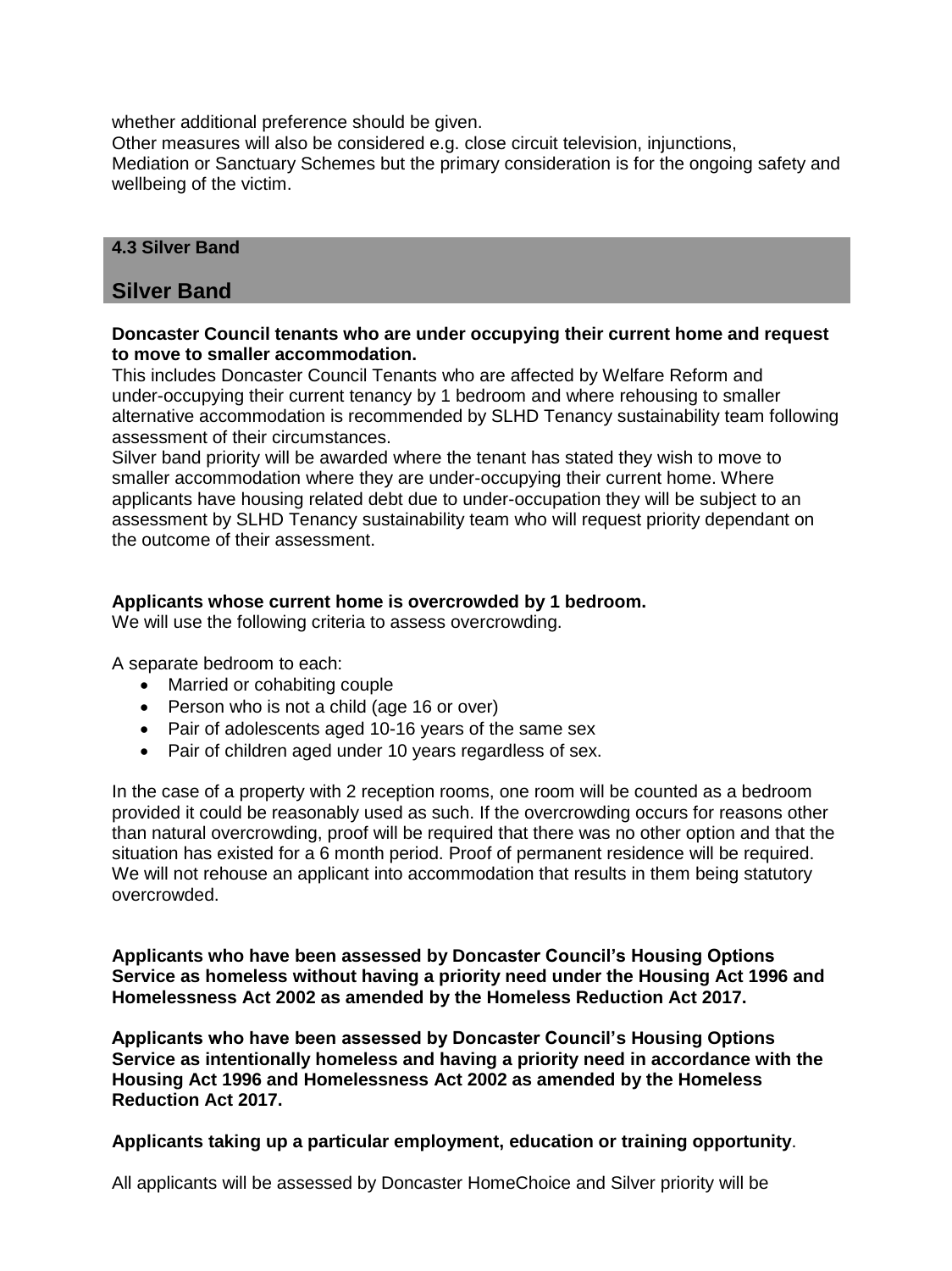awarded based on individual need where applicant needs to move to a particular locality and hardship would be caused if they didn't move.

#### **Applicants in substantial need for rehousing due to medical/health or welfare reasons.**

Medical priority will be given to people with an identified ongoing level of illness or disability. Within this category are applicants able to use the facilities within their current home, but is not wholly suitable for their needs due to physical or mental ill health. Their need will be assessed by a Medical Officer or Occupational Therapist.

This category also includes applicants who need to move for moderate social or welfare reasons including to give or receive care.

#### **Tenants vacating adapted properties where the adaptations are no longer needed by a member of the household**

#### **4.4 Bronze Band**

## **Bronze Band**

Those applicants whose priority band has been removed after they have refused 3 reasonable offers will be placed in the bronze band. This is with the exception of Platinum band Full Duty Homeless applicants who are eligible for one offer only before their priority is removed.

Applicants who have not been assessed as having a priority but still wish to move will be placed in the bronze band with the exception of applicants indicated below.

**4.5 Transfer List** 

#### **Transfer List**

**Applicants who are Doncaster Council Tenants, who have lived in their property for over 12 months and are not eligible to be included in any category of the Housing Register will be placed onto the transfer list after a satisfactory inspection of their home and confirmation of satisfactory tenancy conduct. If an applicant is then assessed in to a Reasonable Preference Group detailed above, they will then be placed into the relevant priority band on the Housing Register.** 

**Applicants on the transfer list will be held in date order of application.**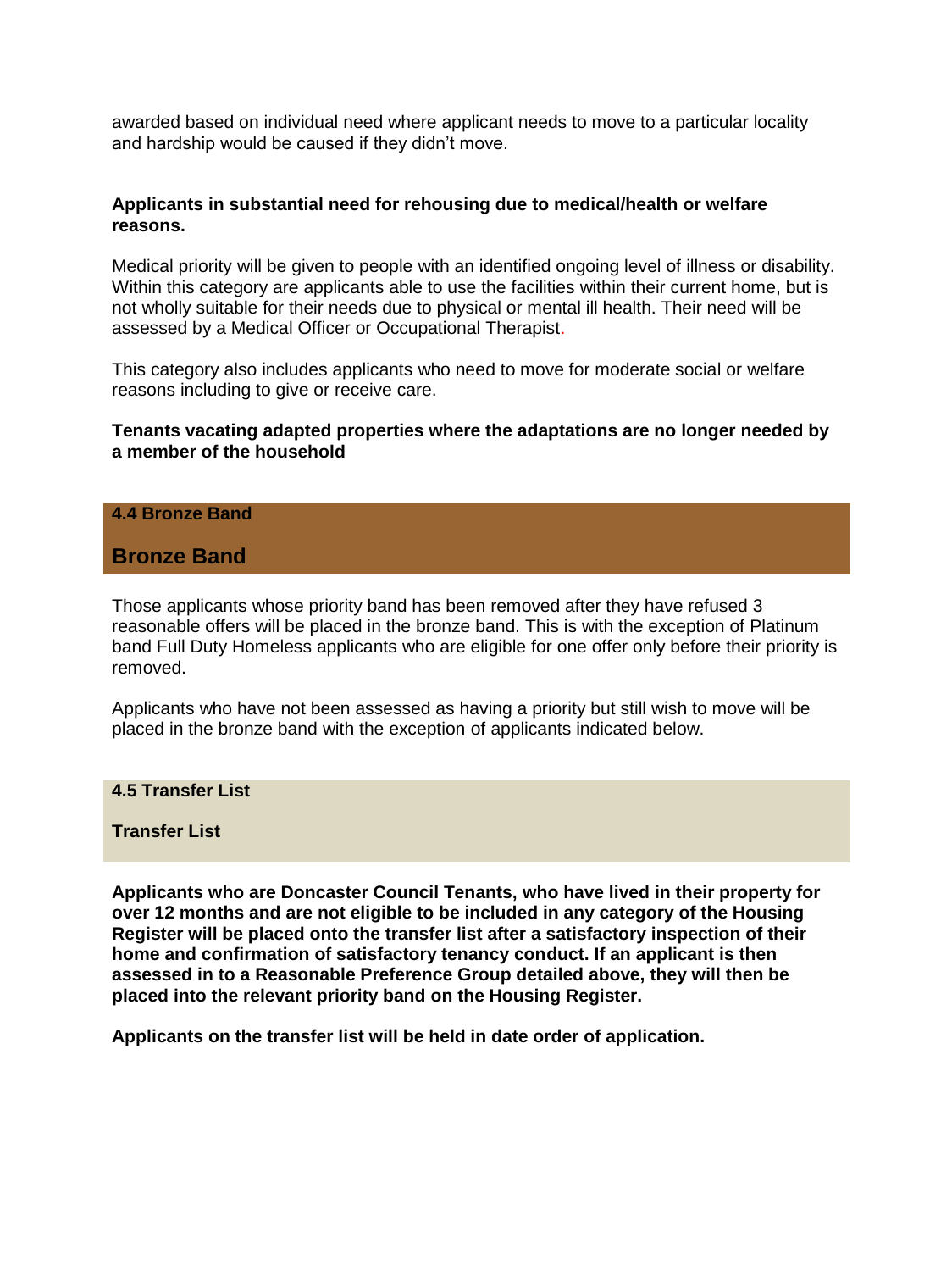## **4.6 General Band**

# **General Band**

Applicants who own or have a financial interest in a property and have equity of less than £120,000.

It is important that we give housing priority to those who need it the most. For this reason, where applicants have no identified housing need or are able to resolve their own situation will be registered in the General Band. We will consider someone as having sufficient finances to obtain housing for themselves where:

• They have assets and income of £120,000 and above

Where the applicant has specific requirements which they are unable to resolve applications will be considered within this threshold confirmation of their individual circumstances will be considered against the criteria of the Housing allocations policy. We will also take into account disposal of savings, assets or capital when calculating the resources of the applicant which will include the disposal of a property either below the market value or at nil value and any ongoing right of occupation.

## **4.7 Effective and Registration dates**

Applicants in the priority bands of Platinum, Gold and Silver will be placed in effective date order which is the date the priority was awarded. This means that all priority applicants are fairly awarded priority based on their change in circumstances and not their original registration date. If two applicants moved into a priority band on the same date then the applicant with the earlier registration date will take priority.

Bronze and General band applicants and Transfer list applicants will be held in order of registration date.

- If you are a serving or former armed forces personnel, we will backdate your registration date to reflect your length of service on receipt of your service record.
- If you are in the Platinum Resettlement priority we will backdate your effective date to the date of original application to reflect the length of time you have been in the resettlement pathway.
- If your application has previously been suspended under a Homeless Prevention category and you are now able to access housing costs through a planned move we will backdate your application date to the date of your original application. We will assess your circumstances and backdate any relevant priority effective date to reflect your original application date.
- Where an applicant has not updated their housing application at the request of Doncaster HomeChoice within the requested timescales and their application was suspended. Applications will be reinstated from the original application date if contact is made within a 3 month period of being suspended and rehousing is still required.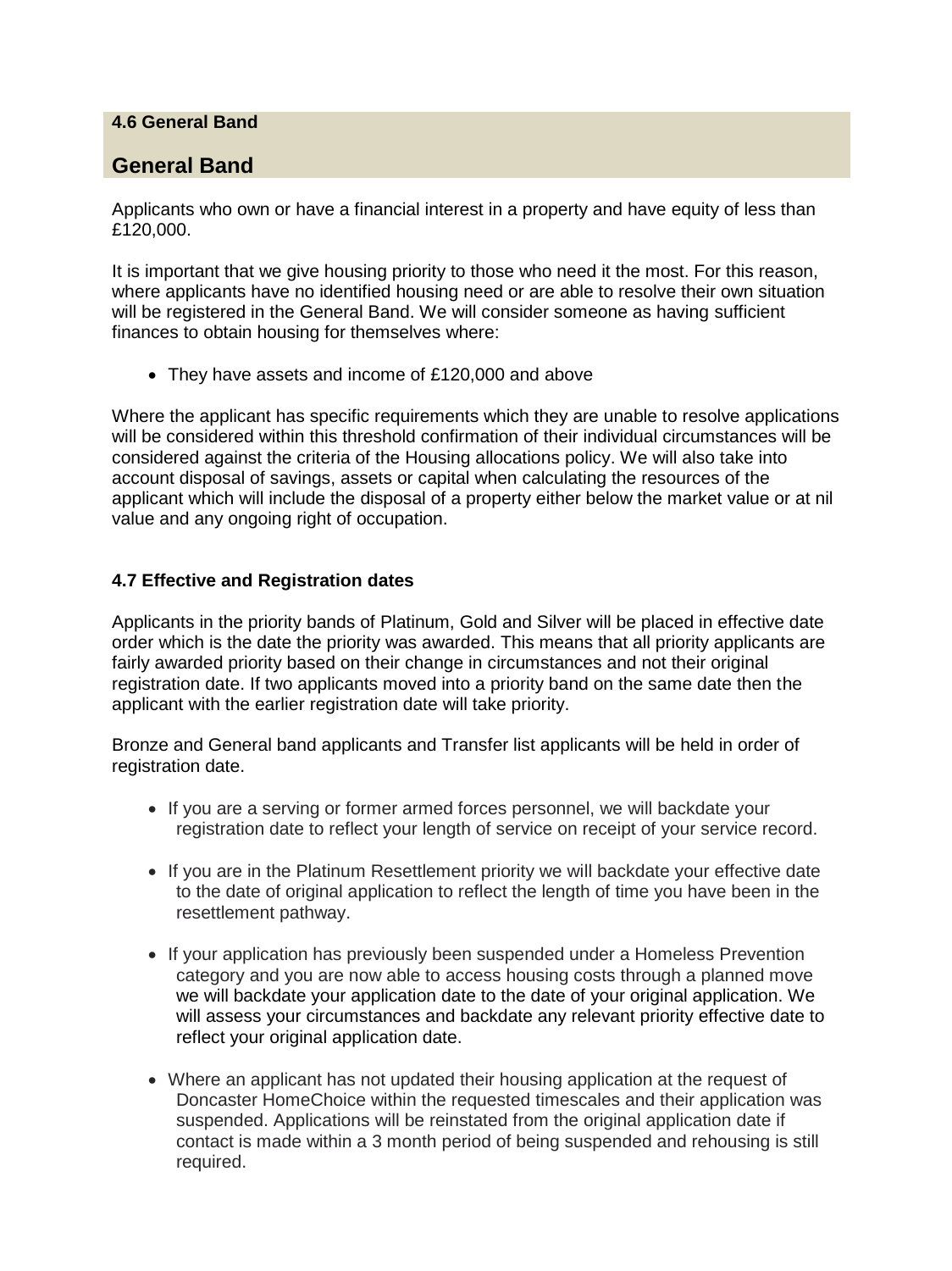## **4.8 Removal of priority**

Applicants who are assessed in the Platinum band who have been assessed as Full Duty Homeless in accordance with part VII of the Housing Act 1996 and Homelessness Act 2002 as amended by the Homeless Reduction Act 2017 and have not placed a bid on suitable and reasonable accommodation after one month may have their duty discharged by a suitable offer of accommodation.

Applicants who are in the Platinum, Gold or Silver priority bands and refuse three reasonable offers, will have their priority removed and will be placed in the Bronze band. The exception to this is applicants who are in Platinum band due to being assessed as Full Duty Homeless, as they would receive one offer of suitable accommodation only, in order to discharge the Council's housing duty under Part VII Housing Act 1996.

Applicants who are assessed in to the Bronze and General band who refuse three suitable offers of accommodation will have their application suspended for six months.

Where a demolition scheme is being held up because applicants are still in their properties, despite all reasonable attempts to help them find suitable accommodation, one final offer of accommodation will be made. If the applicant refuses the property their priority may be cancelled and legal action may be taken to repossess the property.

If applicants are not actively bidding on properties where it would have been reasonable for them to do so, their application will be reviewed and they may lose their priority status.

It will be the applicant's responsibility to bid for available properties but support will be given where needed and actively identified.

# **Section 5 - Restrictions on the allocation of properties**

## **5.0 Restrictions on the allocation of properties**

This section sets out the requirements which applicants may be expected to fulfil before they are allocated a tenancy including the restrictions we place on the allocation of properties.

#### **What are the situations where an allocation may be denied or have a restriction placed on it?**

## **Applicants under 18**

Applicants under the age of 18 must fulfil one of the criteria outlined below to be eligible to be considered for a tenancy;

- Have a support mechanism in place or a key worker is available (each case will be assessed individually); or
- Have been accepted as homeless and in priority need under Part VII of the Housing Act 1996; or
- Be a recognised care leaver.

We will work in partnership with Doncaster Children's Trust and the 16/17 year old Protocol.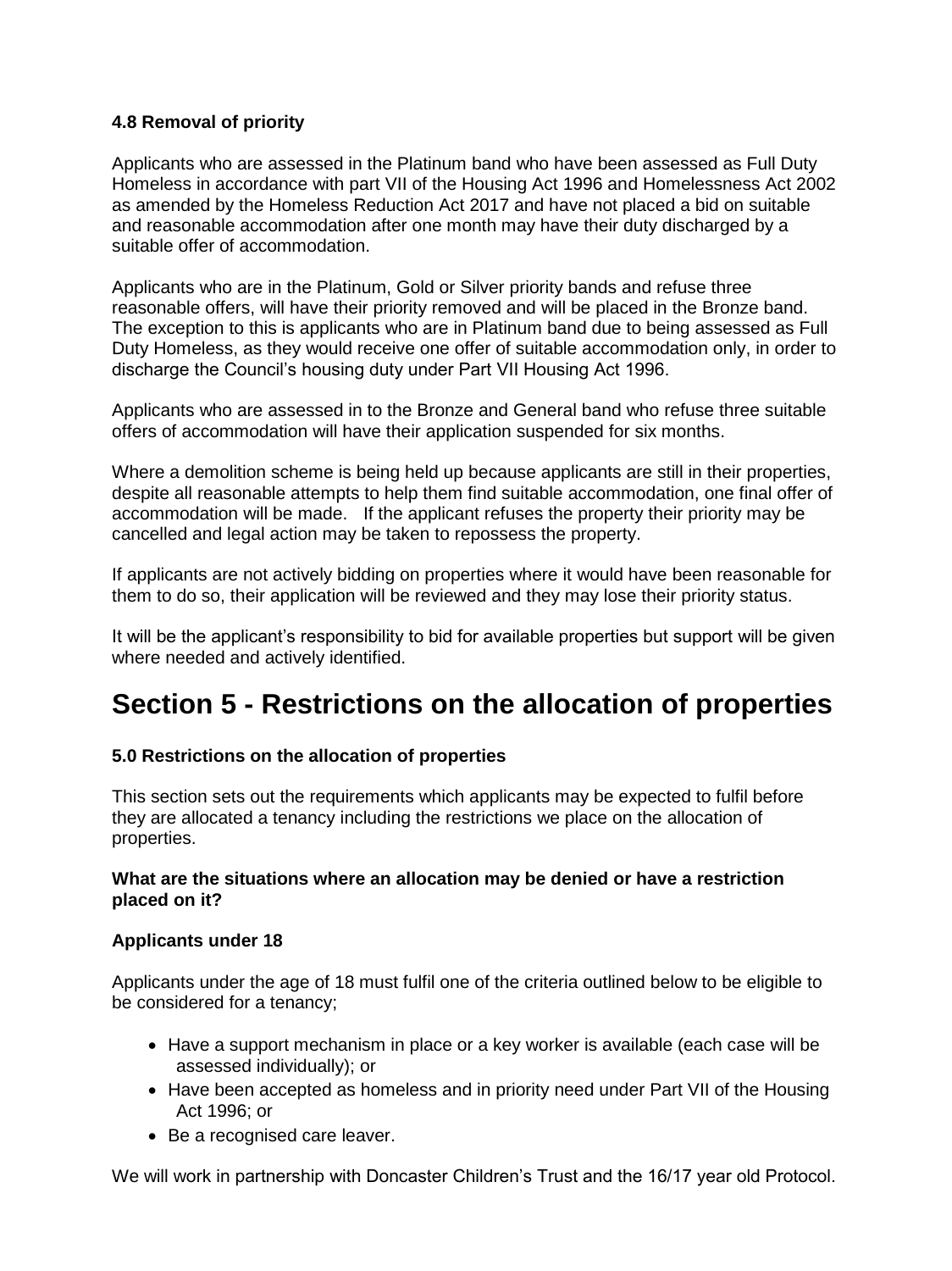In these circumstances applicants will be allocated a License Agreement**/**Equitable tenancy.

We will establish if an applicant has a guarantor. We may not proceed with an allocation if a satisfactory guarantor cannot be provided.

#### **Rent arrears and other housing debt**

Normally applicants with rent arrears or other housing related debt equivalent to eight weeks rent arrears will not qualify to join the housing register until their arrears have been reduced. This includes current or former tenant arrears, although current Doncaster Council tenants affected by under-occupation restrictions to housing benefit under Welfare Reform will be assessed separately by SLHD Tenancy sustainability team and may be referred for rehousing under the scheme.

Housing related debt that is barred under the Limitations Act 1980 will not be taken into account.

If a customer is registered with housing related debt, it is expected that they will clear the arrears in full before any offer of accommodation is made if they are in a non-priority band.

Every case is considered on its merits and where there are extenuating circumstances, we may offer applicants a tenancy.

This mainly applies to applicants in Platinum, Gold and Silver bands and we would require an agreed repayment plan to be is in place with regular payments being maintained before we would make an offer.

## **Prisoners**

Prisoners' housing applications will be activated when they have their release date. Until then, their applications will not be activated. However an offer of accommodation will not be made until the prisoner is released.

#### **Sensitive Let**

Where a sensitive let is required due to the location of a property or other circumstances, we may adjust the property eligibility rules, banding order or allocate the property by Direct Match. This is in exceptional cases only.

## **5.1 What size and type of property will applicants be considered for?**

Details of applicants' property eligibility can be found in appendix A. Where a property does not meet the identified housing needs of an applicant any offer may be withdrawn. This may be reviewed separately to the Housing Allocations Policy by a nominated Officer in SLHD and Doncaster Council.

#### **5.2 Restrictions on flats and bungalows**

There are certain circumstances where we restrict access to the property type based on factors such as age, disabilities, pets, household size etc.Where there are restrictions, the property advert will explain them so that applicants are aware.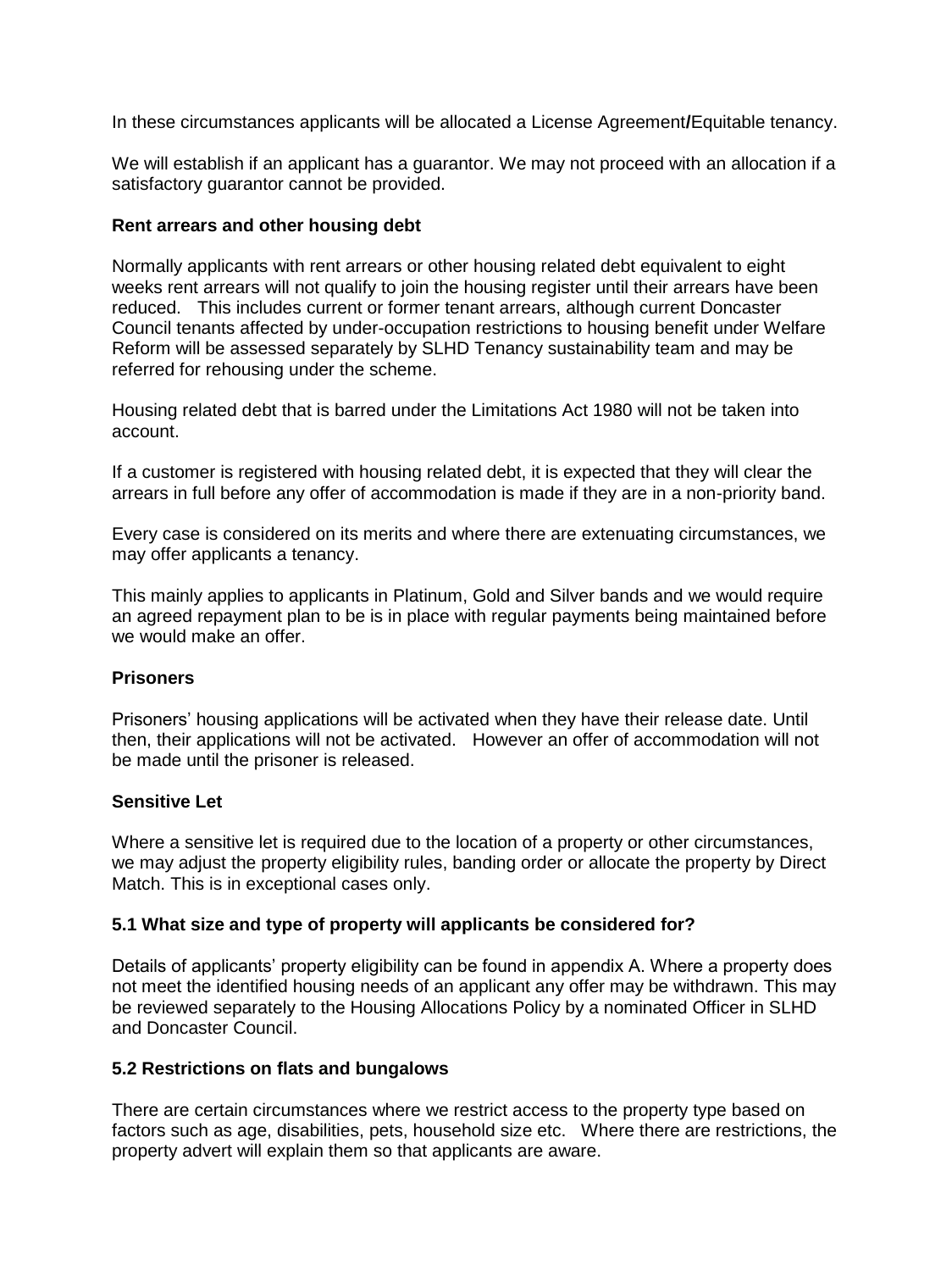The main restrictions are for ground floor flats, sheltered housing, bungalows or adapted properties. For these we usually restrict access to people over 60 or those who have been assessed by an Occupational Therapist as requiring a certain type of adapted accommodation or facility. Where a property is age designated we will consider applicants over 60 first and remaining applicants in reverse age order, starting with the oldest applicant. General band applicants will be considered after applicants in all other bands as above. If the property is adapted, priority will be offered to applicants with an assessed need for adaptations first. This means that we may bypass a higher priority applicant if they do not have this need.

We may also apply restrictions on an individual basis. Where there is purpose built or extensively adapted accommodation a direct nomination will be requested from Doncaster Council's Accessible Housing Register to ensure best use of housing stock.

#### **5.3 What size home can an applicant apply for?**

When looking at bedroom requirements, we have taken into account the shortage of family housing in Doncaster and our need to make the best use of our housing stock.

As a result, we assess the number of bedrooms a household requires by counting the number of people to be housed, their ages and gender of children.

The exception to this is where an applicant is requesting rehousing due to demolition/clearance. Here, the applicant can request another property with the same number of bedrooms as (or fewer bedrooms than) their current home, even if the household does not now meet the minimum household size rules.

A woman who is pregnant with appropriate medical confirmation will be assessed as a household with a child. If she already has a child, the unborn baby will be treated as if it were the same gender.

We take into account households that have; carers, shared access, equal or staying access to decide the number of bedrooms required.

We will also take account of the needs for more bedrooms for families approved to adopt or foster children.

Applicants may be considered for a bedroom in excess of their current assessed needs if they have staying access where a parent has the child up to the age of 17, to stay at least two nights in every week. We will require proof of access.

If an extra bedroom is needed to give or receive care, we will require supporting evidence. We make a distinction between someone requiring frequent care and overnight care.

We will not make an offer of a property if it will result in statutory overcrowding.

#### **5.4 Local Lettings policies**

In the interest of creating and maintaining sustainable communities where people want to live, we may introduce local lettings policies.

Local lettings policies will usually be proposed by St Leger Homes but must be agreed by Doncaster Council and have agreed review dates.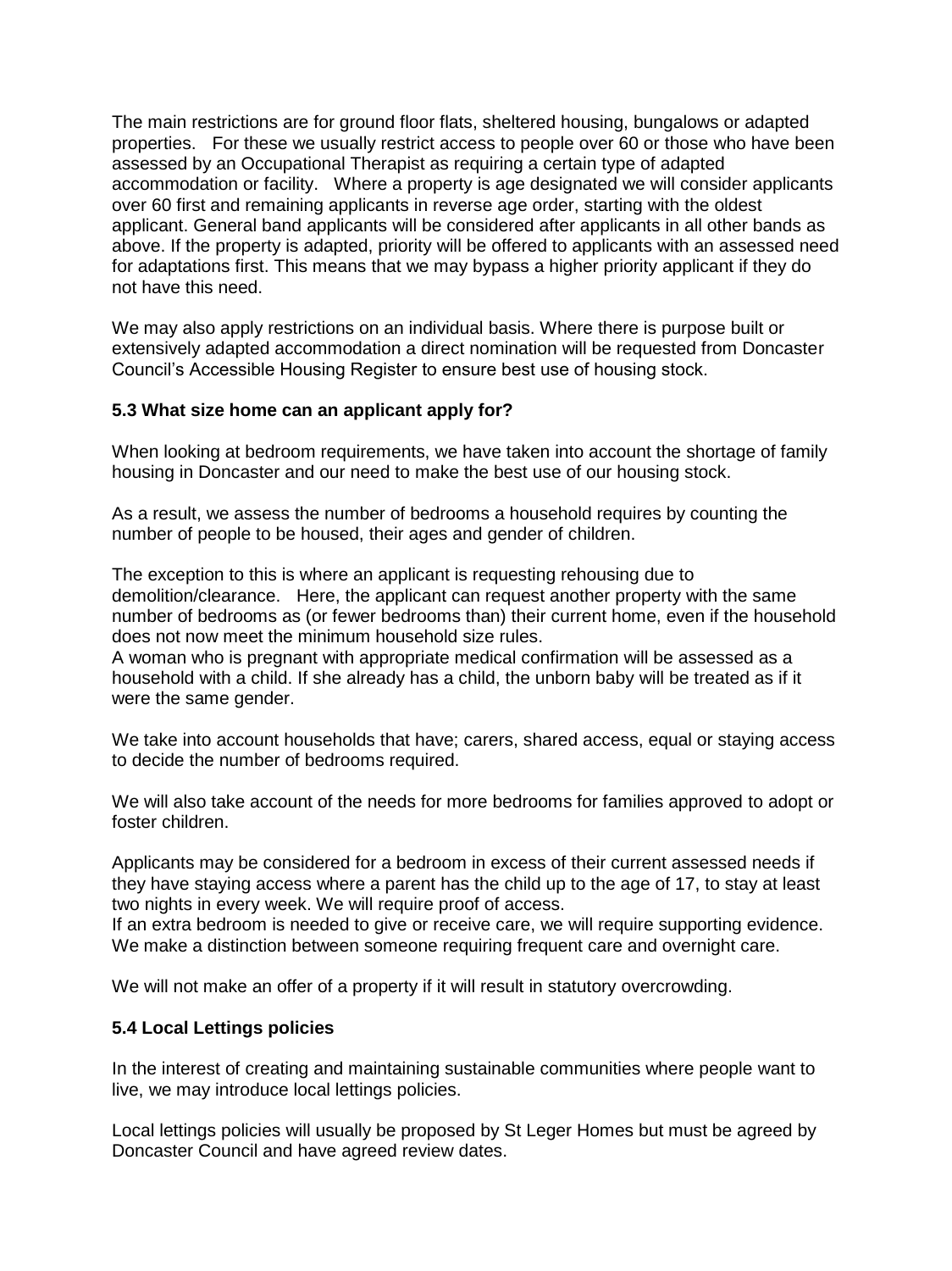As local lettings policies are subject to frequent review and change they are not listed in this document. A copy of any current policies in place can be found on the Doncaster HomeChoice website: www.doncasterhomechoice.co.uk

When we advertise properties within a local lettings scheme, we will make this clear in the advert.

# **Section 6 - Advertising and Letting Properties**

# **6.0 Advertising and Letting Properties**

This section explains how Doncaster HomeChoice will advertise available properties; sort the bids once the bidding cycle has closed and then offer properties to the successful applicant.

Properties will be advertised in accordance with the publicised cycle.

# **6.1 Bidding for properties**

Bids can be made by telephone, via the internet or in person at reception points.

We operate an assisted bidding list for applicants who require additional support.

Bids can be withdrawn by the applicant at any time within the cycle and reused on alternative properties.

When the bidding cycle is closed we will look at the generated list of applicants who have expressed an interest in a property. Following verification checks, we will offer the in the following way:

- Meeting the lettings criteria as stated in the property advert;
- Band:
- Effective date:
- Registration date.

This is with the exception of purpose built or extensively adapted accommodation where we will request nominations from Doncaster Councils Accessible Housing Register.

## **6.2 Low demand**

We have a range of options available to enable successful allocation of accommodation. Where we know we have less demand for a property we will use one of the following options:

- Open Market
- Fast Track

# **Open Market**

Applicants who do not meet the qualification requirements as detailed in Section 3.0 but can demonstrate that they can maintain a tenancy may be considered for the open market. These properties will be clearly marked during the advertising cycle.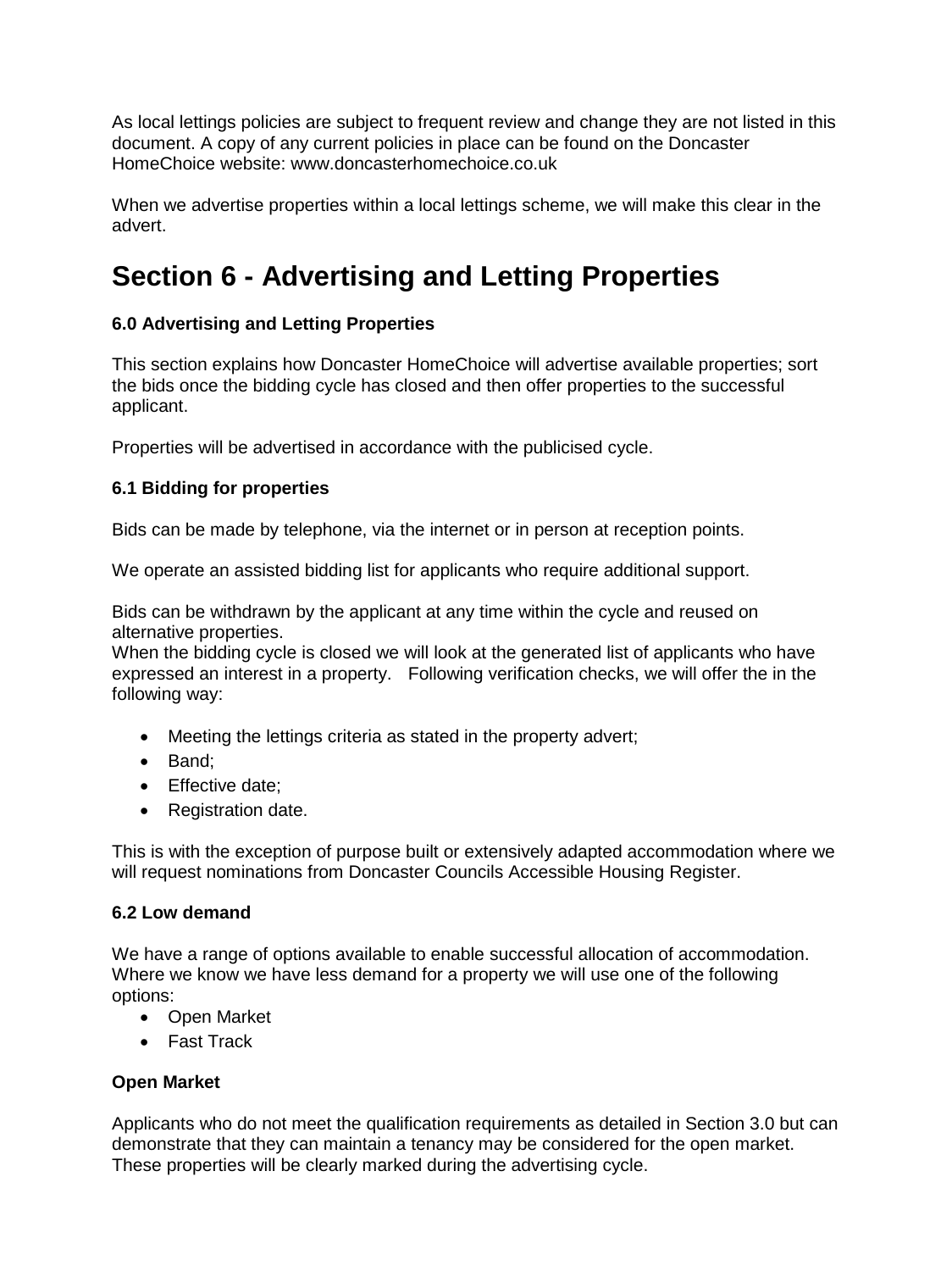# **Fast Track**

In certain circumstances we may vary the property eligibility rules and invite applicants to place a bid on properties that they would normally not be able to bid on. These properties will be clearly advertised and may be advertised outside of the normal bidding cycle.

## **6.3 How do applicants find out if they have been allocated the property?**

We will contact the successful applicant who will have to decide whether to accept the offer before they will be considered for further offers. If an applicant appears at the top of more than one shortlist in the same lettings cycle, they will be contacted and asked which property they prefer, unless they are currently under offer for a property advertised in a previous lettings cycle. Any offer is subject to confirmation that the applicant is still eligible and qualifying at the time of the offer.

Offers are made subject to a satisfactory verification process confirming the circumstances, eligibility and qualification of the applicant. Applicants will only be made one offer at a time. Once they are made an offer an applicant will not be considered for other offers of accommodation until the current offer is refused.

Applicants who are unsuccessful will not be contacted. However, feedback on homes that have been let will be published weekly at [www.doncasterhomechoice.co.uk](http://www.doncasterhomechoice.co.uk/) giving the successful applicant's band, effective date and registration date. This information and information on turnover of accommodation across the borough will help applicants understand their chances of being rehoused.

## **6.4 How long will applicants be given to decide whether to accept the offer of a property?**

Applicants will normally be given 24 hours to make a decision on an offer after an accompanied viewing of the property.

## **6.5 Will all properties be advertised to bid on?**

All properties will be advertised to bid on with the exception of properties required with the following criteria.

- **Purpose built properties or those with extensive adaptations** which meet the specific needs of identified applicants with mobility or other medical conditions where a direct let will ensure best use of stock, due to the lack of this type of accommodation
- **Housing Management purposes such as decanting during major refurbishment**, use as temporary accommodation, allocation to an applicant in the transfer band as a direct let or situations where the rehousing of a household must be a managed process and it is inappropriate to advertise and also cases identified through the No Homeless Process.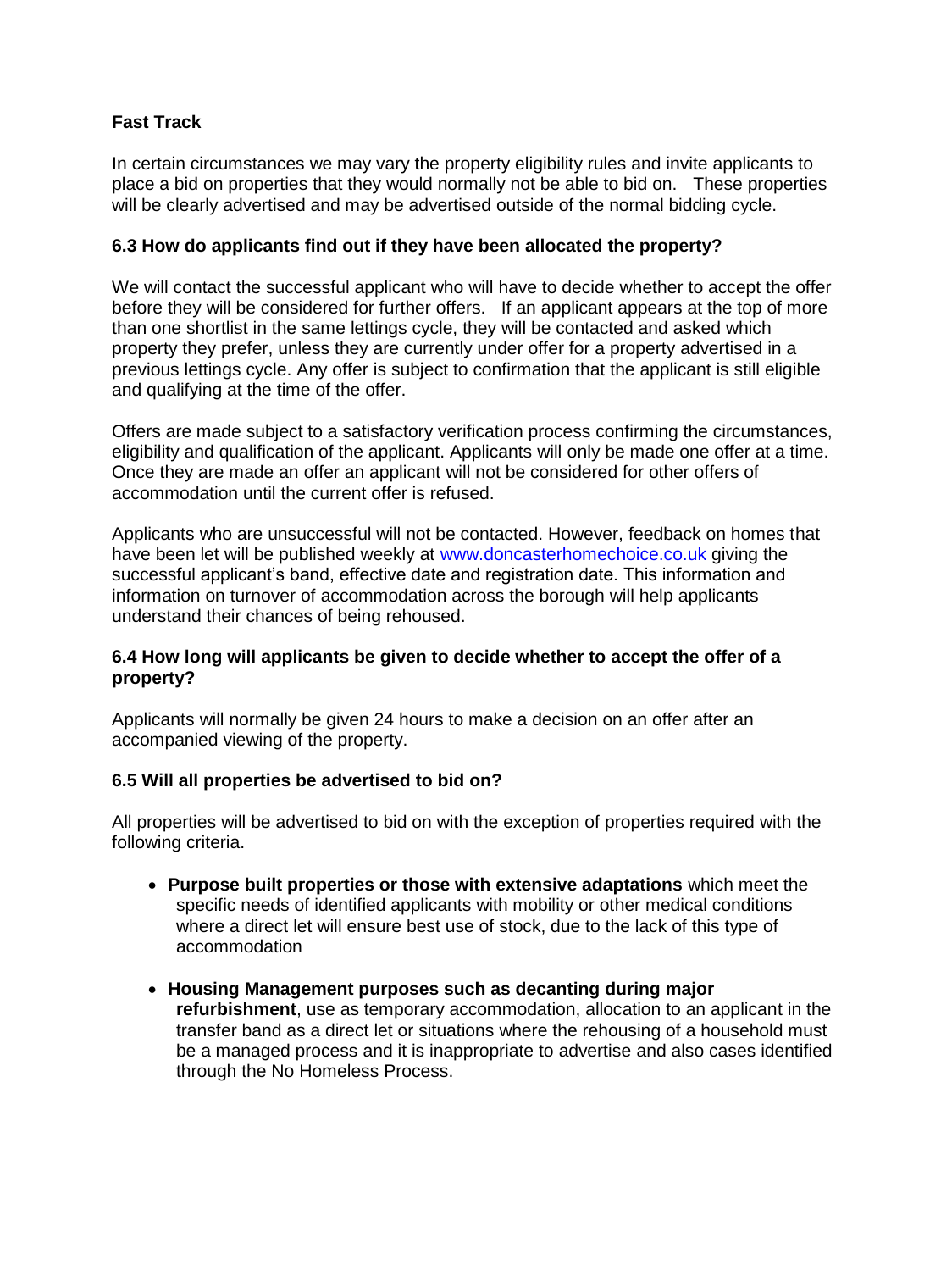- **The Housing Assessment Panel** will assess and decide on Housing Management Lets. This may include applicants who are left in occupation of a Doncaster Council home. In exceptional cases where strict confidentiality is required a decision will be made by the Director of Housing Services at St Leger Homes and in their absence the Head of Service for Access to Homes.
- **Extra Care Housing Schemes -** Access to Extra Care housing will be assessed separately by a panel as these schemes need a balance of tenants with varying levels of personal care and support needs. This is outside of this process.
- **Regeneration Schemes -** Where a demolition area has been agreed by a Doncaster Council cabinet decision to allow for regeneration, it may be necessary to ring-fence properties in adjacent areas for applicants whose homes are to be demolished. In this instance, the decision to ring-fence will be made by a panel chaired by the Council's nominated officer. The following factors will be taken into account when making a decision to ring-fence properties:
- Timescale of demolition;
- Availability of suitable properties in the area;
- Impact of other priorities.

Where there are complex or multiple needs that can only be met within a reasonable time within that area, a decision may be taken by the panel to lift the ring-fencing for such cases.

Feedback on these allocations will be advertised as a Direct Match.

## **6.6 What is a housing assessment panel?**

There may be times when certain circumstances are not covered fully by the allocations policy or may need further assessment. These cases will be referred to the housing assessment panel. We will look at each case individually and assess it on its own merits. We will involve the appropriate agencies before we reach a decision, including multi agency meetings where appropriate.

## **6.7 What properties are given to the different bands?**

Generally, properties will be advertised with a priority order of Platinum, Gold, Silver, Bronze, Transfer List and then General band. General band applicants will be considered after applicants in all other bands and applicants on the Transfer List. This is to meet applicants in identified housing need and give lower priority to applicants who have the resources available to meet their own housing need.

Certain properties will also be advertised giving applicants in the Open Market an opportunity to place a bid, these applicants will be considered after all other bands.

This priority order may be varied under the terms of individual local lettings policies, sensitive lets or fast track properties.

Applicants on the Transfer List who have been made three reasonable offers of accommodation may have their application suspended for a period of six months.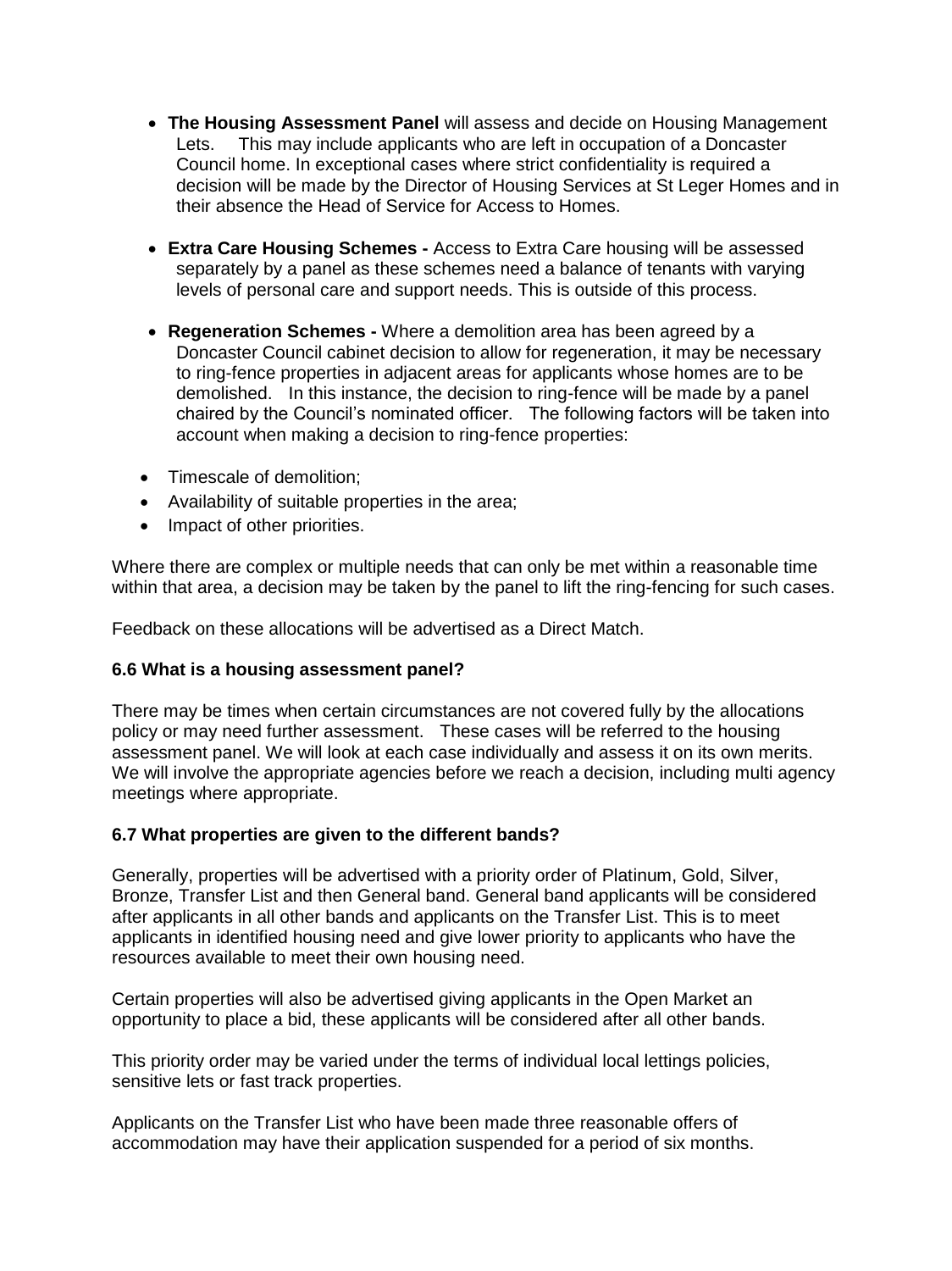## **6.8 Adapted Properties**

Adapted properties, with the exception of purpose build or extensively adapted properties will be advertised for applicants to bid on and priority will be given to applicants assessed as having an identified need for adapted accommodation. This will include younger people with assessed medical needs for adapted accommodation who will be eligible to bid on age restricted adapted accommodation, although any offer will be subject to a satisfactory risk assessment and Occupational Therapist assessment.

Eligible applicants will be assessed by an Occupational Therapist and their requirements determined by Doncaster Councils Accessible Housing Register (AHR).

In general, the tenancy of any adapted property will be in the sole name of the applicant with a disability.

## **6.9 Exhausted or nil shortlist**

Where a property is advertised and not let, due to refusals or no bids, we reserve the right to vary property eligibility. On this rare occasion we may relax the eligibility criteria or age restrictions, to make best use of stock.

## **6.10 Type of tenancy that will be offered**

The type of tenancy that will be offered will be granted in accordance with DMBC's Tenancy Strategy.

# **6.11 Withdrawing Offers or properties from advert**

In exceptional circumstances it may be necessary to withdraw an offer for example where there is a change in the applicant's circumstances which affects their application or where false information has been given or relevant information has been withheld. All instances of offers being withdrawn will be discussed with the applicant. This includes where a property is no longer available to let or required for an emergency situation.

## **6.12 Offers to Employees/Elected Members/Board Members**

In order that we are treating all applicants fairly, any applications from employees of Doncaster Council or St. Leger Homes of Doncaster, Elected Members or St Leger Homes of Doncaster Board Members and their relatives, must be disclosed on the application form. These applications will be processed in the normal way, but in order to demonstrate our allocation is both fair and transparent; offers will not be released without the approval of a Head of Service within St. Leger Homes of Doncaster or an appropriate designated officer.

## **6.13 Joint Tenancies**

New tenants are required to take up joint tenancies where appropriate. This includes;

- Married couples
- Applicants living together as a couple
- Two or more people have originally joined the housing register together, if both or all applicants are moving into the property they should be granted a joint tenancy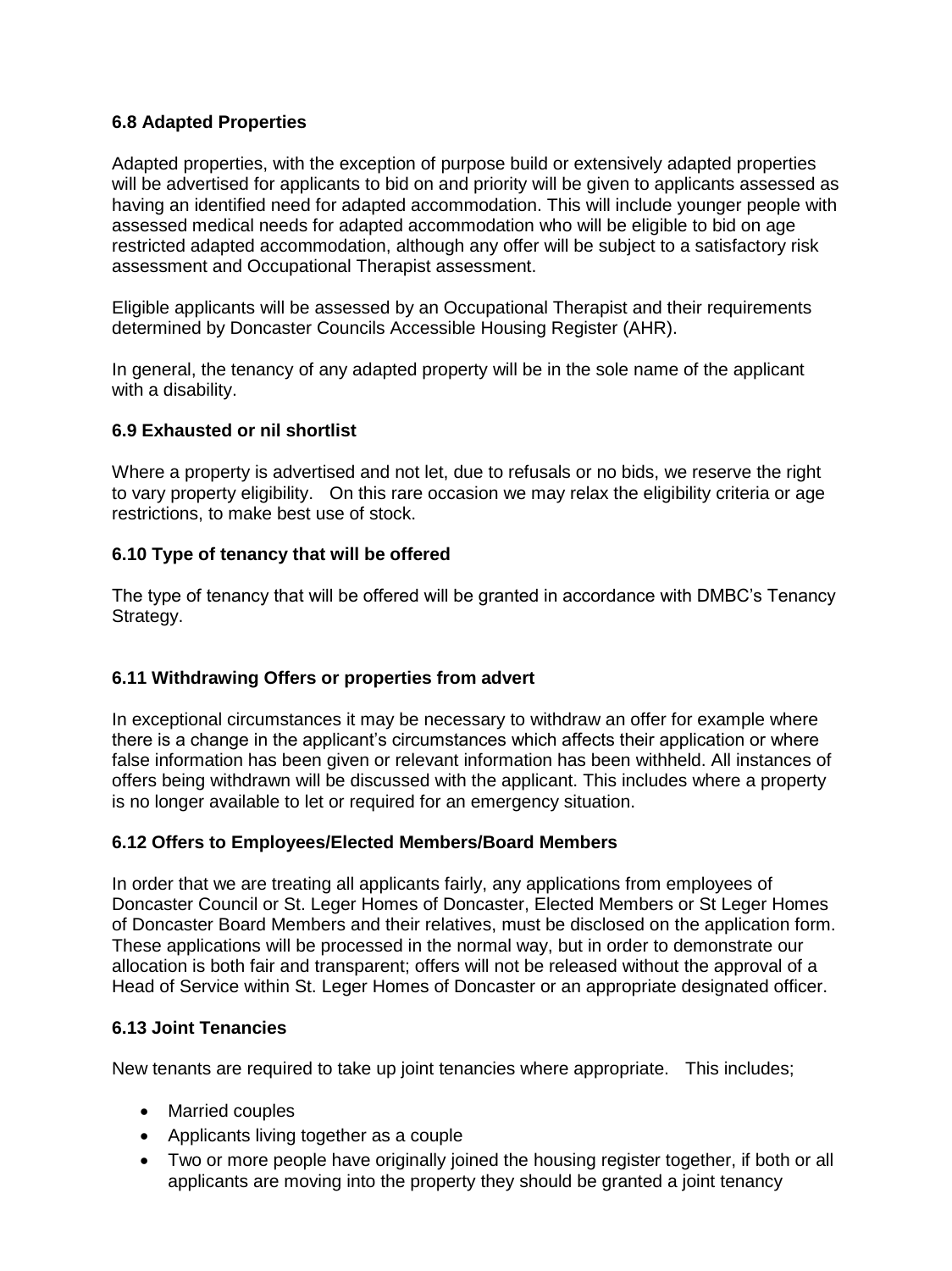except in the case of

- Age designated accommodation where one party is not eligible; spouses and registered civil partners will be considered
- A person on the register wants a joint tenancy with someone who has also made an application.

## **6.14 Refusing an Offer**

Applicants in all bands, with the exception of Full duty homeless applicants in the Platinum Band who are entitled to one reasonable offer only to discharge a housing duty, are eligible to three reasonable offers of accommodation before their application is reviewed. This includes offers of suitable adapted accommodation.

Applicants within the priority bands of Platinum, Gold or Silver who refuse three offers of suitable accommodation may have their priority removed and their application moved to the Bronze Band. Applicants within the non-priority bands of Bronze, or General Bands who refuse three suitable offers of accommodation may be suspended from the housing register for six months and be unable to bid for accommodation during this period.

Applicants on the Transfer List who refuse three reasonable offers of accommodation may also be suspended from the transfer register for six months.

Each case will be assessed individually as to the reason for their refusal before a decision is made to reduce priority or suspend an application. Applicants will be informed in writing and will be given the right to a review as in section 7.

# **Section 7 - Right of Review**

# **7.0 Right of review**

This section details how applicants can request a review of certain decisions made by Doncaster HomeChoice.

Every application is made in accordance with the requirements set out in this policy document and any review will be considered by the Doncaster HomeChoice team for the following reasons and timescales.

## **7.1 Reasons for review**

Applicants are entitled to a review in the following circumstances;

- If it is decided that they are ineligible to join the register. In this case, the applicant will be notified of the decision and the reason for it
- If it is decided that they do not qualify to join the register. In this case, the applicants will be notified of the decision and the reason for it
- Where applicants feel they have been unfairly treated in the allocation process
- Where applicants disagree with their registration or effective date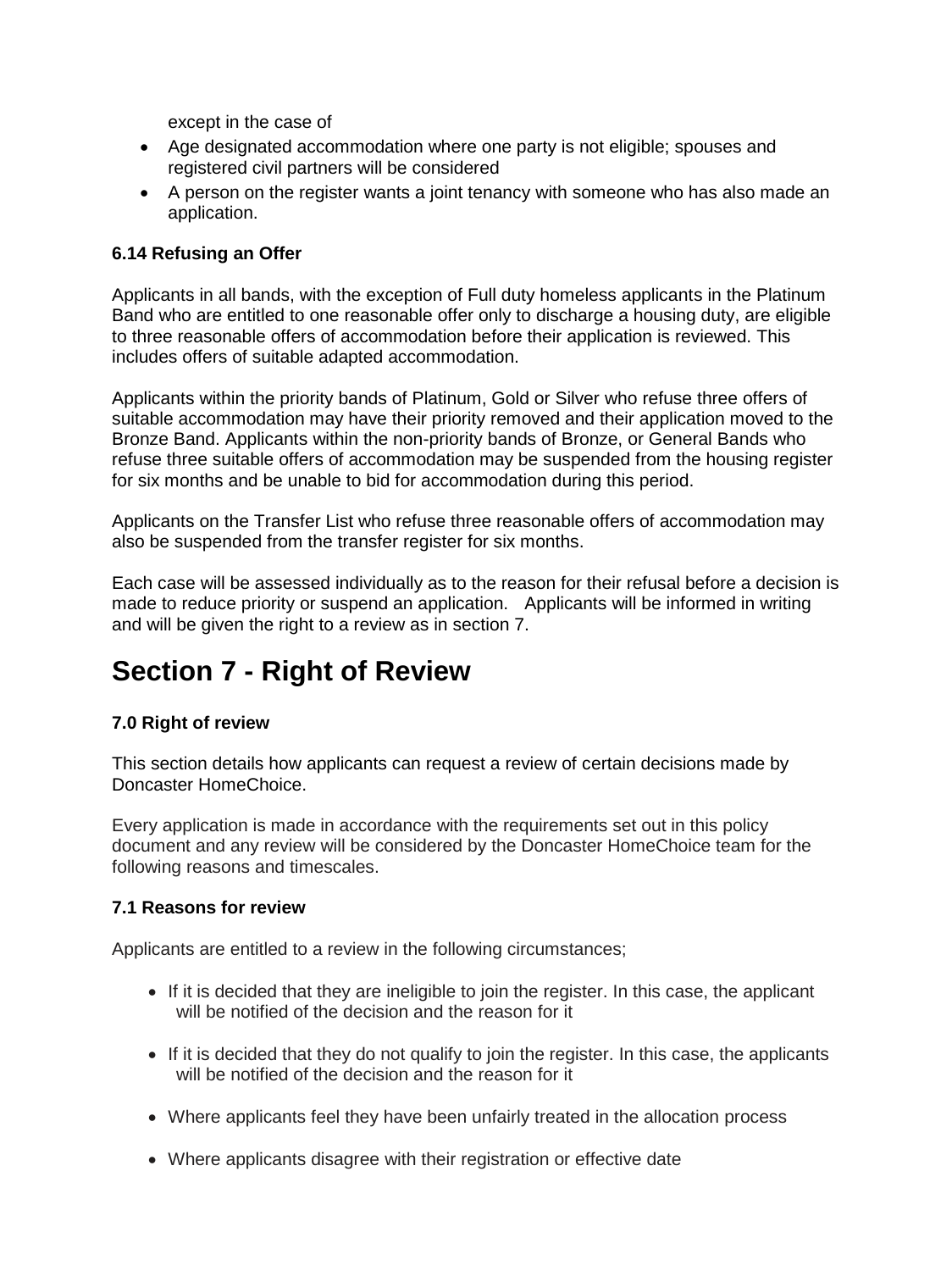- Where applicants disagree with a removal of their priority
- Where applicants have been removed from the register other than at their request

## **7.2 The review process**

In all review cases an applicant must make a request within 28 days of the date of the letter informing them of the decision.

A request for review should be made in writing however we will consider verbal requests in certain circumstances.

We aim to deal with an applicant's review within 28 days of receiving all documentation in support of the review. If we are unable to do so, we will acknowledge the review within that time advising applicants when they may expect a reply.

Where an applicant asks for a review of the decision, they will receive details inviting them to submit any further written representations or new information with a bearing on the review and a deadline date will be given.

Applicants are not required to provide reasons for challenging the decision however; this may help their case, as there may be new information, which was not available at the time.

The officer involved in the original decision will not be involved in the review process.

Homelessness reviews will be carried out under a separate process under provisions in Part VII of the Housing Act 1996.

If applicants are still not satisfied with the decision, a complaint can be made in accordance with St Leger Homes Complaints procedure.

# **Section 8 - Other Housing Options**

This section details other options open to applicants on the Doncaster Councils Housing Register.

## **8.0 Mutual Exchanges**

Secure council and tenants of other Registered Providers, in England, Wales, Northern Ireland and Scotland, who occupy permanent self-contained accommodation, have a legal right to exchange their tenancies under section 92 of the Housing Act 1985.

A Mutual Exchange is where a tenant can find their own exchange through adverts on the Doncaster HomeChoice website: [www.doncasterhomechoice.co.uk,](http://www.doncasterhomechoice.co.uk/) however before an exchange can take place both exchange partners must get their landlords' permission.

All Doncaster Council tenants who are accepted onto the register will be given advice and support to access the Mutual Exchange register.